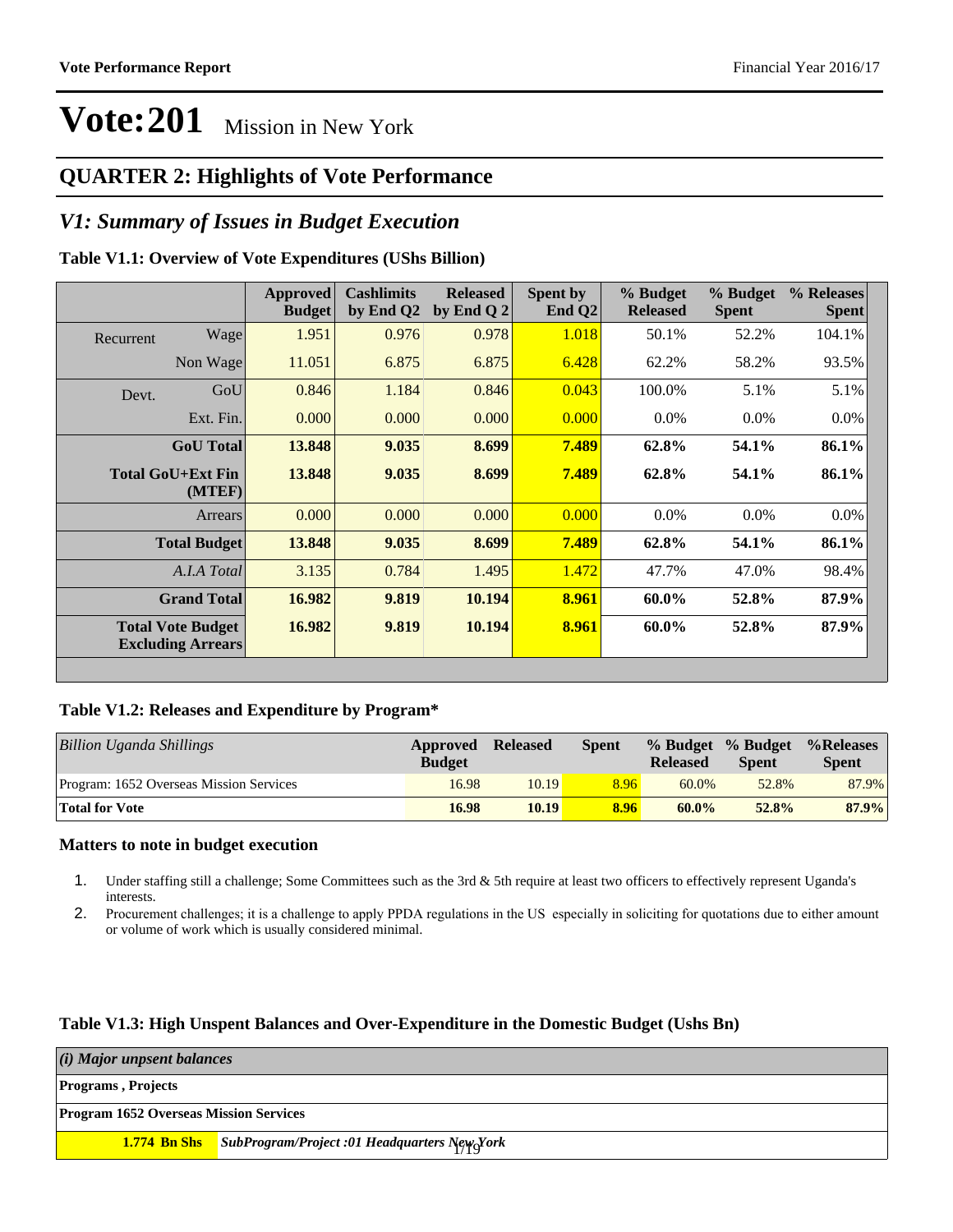### **QUARTER 2: Highlights of Vote Performance**

| Reason:<br><i>Items</i><br><b>0.026 Bn Shs</b> Item: 211103 Allowances<br>Reason: outstanding claims<br><b>0.299 Bn Shs</b> Item: 213001 Medical expenses (To employees)<br>Reason: pending contract renewal with the service provider.<br><b>0.135 Bn Shs</b> Item: 221001 Advertising and Public Relations<br>Reason: Ongoing activities.<br><b>0.005 Bn Shs</b> Item: 221007 Books, Periodicals & Newspapers<br>Reason: ongoing expenditure<br><b>0.031 Bn Shs</b> Item: 221009 Welfare and Entertainment<br>Reason: ongoing activities<br><b>0.003 Bn Shs</b> Item: 221011 Printing, Stationery, Photocopying and Binding<br>Reason: Outstanding claims<br><b>0.003 Bn Shs</b> Item: 221012 Small Office Equipment<br>Reason: pending payments<br><b>0.027 Bn Shs</b> Item: 222001 Telecommunications<br>Reason: ongoing activities & outstanding claims<br><b>0.006 Bn Shs</b> Item: 222002 Postage and Courier<br>Reason: ongoing expenditure<br><b>0.004 Bn Shs</b> Item: 222003 Information and communications technology (ICT)<br>Reason: Procurement process ongoing<br><b>0.925 Bn Shs</b> Item: 223003 Rent – (Produced Assets) to private entities<br>Reason: Pending renewal of some lease agreements.<br><b>0.049 Bn Shs</b> Item: 223005 Electricity<br>Reason: Outstanding claims.<br><b>0.002 Bn Shs</b> Item: 223006 Water<br>Reason: outstanding claims<br><b>0.071 Bn Shs</b> Item: 223007 Other Utilities- (fuel, gas, firewood, charcoal)<br>Reason: ongoing expenditures<br><b>0.003 Bn Shs</b> Item: 226001 Insurances<br>Reason: Pending payments<br><b>0.056 Bn Shs</b> Item: 227002 Travel abroad<br>Reason: Outstanding claims.<br><b>0.113 Bn Shs</b> Item: 227003 Carriage, Haulage, Freight and transport hire<br>Reason: Officer's end of tour in 4th Quarter.<br><b>0.013 Bn Shs</b> Item: 227004 Fuel, Lubricants and Oils<br>Reason: ongoing expenditure<br><b>0.004 Bn Shs</b> Item: 228002 Maintenance - Vehicles<br>Reason: ongoing expenditure<br><b>0.802 Bn Shs</b><br>SubProgram/Project :0398 Strengthening Mission in New York<br>Reason:<br>2/19 |  |  |
|------------------------------------------------------------------------------------------------------------------------------------------------------------------------------------------------------------------------------------------------------------------------------------------------------------------------------------------------------------------------------------------------------------------------------------------------------------------------------------------------------------------------------------------------------------------------------------------------------------------------------------------------------------------------------------------------------------------------------------------------------------------------------------------------------------------------------------------------------------------------------------------------------------------------------------------------------------------------------------------------------------------------------------------------------------------------------------------------------------------------------------------------------------------------------------------------------------------------------------------------------------------------------------------------------------------------------------------------------------------------------------------------------------------------------------------------------------------------------------------------------------------------------------------------------------------------------------------------------------------------------------------------------------------------------------------------------------------------------------------------------------------------------------------------------------------------------------------------------------------------------------------------------------------------------------------------------------------------------------------------------------------------------------------------------------------------------------------------|--|--|
|                                                                                                                                                                                                                                                                                                                                                                                                                                                                                                                                                                                                                                                                                                                                                                                                                                                                                                                                                                                                                                                                                                                                                                                                                                                                                                                                                                                                                                                                                                                                                                                                                                                                                                                                                                                                                                                                                                                                                                                                                                                                                                |  |  |
|                                                                                                                                                                                                                                                                                                                                                                                                                                                                                                                                                                                                                                                                                                                                                                                                                                                                                                                                                                                                                                                                                                                                                                                                                                                                                                                                                                                                                                                                                                                                                                                                                                                                                                                                                                                                                                                                                                                                                                                                                                                                                                |  |  |
|                                                                                                                                                                                                                                                                                                                                                                                                                                                                                                                                                                                                                                                                                                                                                                                                                                                                                                                                                                                                                                                                                                                                                                                                                                                                                                                                                                                                                                                                                                                                                                                                                                                                                                                                                                                                                                                                                                                                                                                                                                                                                                |  |  |
|                                                                                                                                                                                                                                                                                                                                                                                                                                                                                                                                                                                                                                                                                                                                                                                                                                                                                                                                                                                                                                                                                                                                                                                                                                                                                                                                                                                                                                                                                                                                                                                                                                                                                                                                                                                                                                                                                                                                                                                                                                                                                                |  |  |
|                                                                                                                                                                                                                                                                                                                                                                                                                                                                                                                                                                                                                                                                                                                                                                                                                                                                                                                                                                                                                                                                                                                                                                                                                                                                                                                                                                                                                                                                                                                                                                                                                                                                                                                                                                                                                                                                                                                                                                                                                                                                                                |  |  |
|                                                                                                                                                                                                                                                                                                                                                                                                                                                                                                                                                                                                                                                                                                                                                                                                                                                                                                                                                                                                                                                                                                                                                                                                                                                                                                                                                                                                                                                                                                                                                                                                                                                                                                                                                                                                                                                                                                                                                                                                                                                                                                |  |  |
|                                                                                                                                                                                                                                                                                                                                                                                                                                                                                                                                                                                                                                                                                                                                                                                                                                                                                                                                                                                                                                                                                                                                                                                                                                                                                                                                                                                                                                                                                                                                                                                                                                                                                                                                                                                                                                                                                                                                                                                                                                                                                                |  |  |
|                                                                                                                                                                                                                                                                                                                                                                                                                                                                                                                                                                                                                                                                                                                                                                                                                                                                                                                                                                                                                                                                                                                                                                                                                                                                                                                                                                                                                                                                                                                                                                                                                                                                                                                                                                                                                                                                                                                                                                                                                                                                                                |  |  |
|                                                                                                                                                                                                                                                                                                                                                                                                                                                                                                                                                                                                                                                                                                                                                                                                                                                                                                                                                                                                                                                                                                                                                                                                                                                                                                                                                                                                                                                                                                                                                                                                                                                                                                                                                                                                                                                                                                                                                                                                                                                                                                |  |  |
|                                                                                                                                                                                                                                                                                                                                                                                                                                                                                                                                                                                                                                                                                                                                                                                                                                                                                                                                                                                                                                                                                                                                                                                                                                                                                                                                                                                                                                                                                                                                                                                                                                                                                                                                                                                                                                                                                                                                                                                                                                                                                                |  |  |
|                                                                                                                                                                                                                                                                                                                                                                                                                                                                                                                                                                                                                                                                                                                                                                                                                                                                                                                                                                                                                                                                                                                                                                                                                                                                                                                                                                                                                                                                                                                                                                                                                                                                                                                                                                                                                                                                                                                                                                                                                                                                                                |  |  |
|                                                                                                                                                                                                                                                                                                                                                                                                                                                                                                                                                                                                                                                                                                                                                                                                                                                                                                                                                                                                                                                                                                                                                                                                                                                                                                                                                                                                                                                                                                                                                                                                                                                                                                                                                                                                                                                                                                                                                                                                                                                                                                |  |  |
|                                                                                                                                                                                                                                                                                                                                                                                                                                                                                                                                                                                                                                                                                                                                                                                                                                                                                                                                                                                                                                                                                                                                                                                                                                                                                                                                                                                                                                                                                                                                                                                                                                                                                                                                                                                                                                                                                                                                                                                                                                                                                                |  |  |
|                                                                                                                                                                                                                                                                                                                                                                                                                                                                                                                                                                                                                                                                                                                                                                                                                                                                                                                                                                                                                                                                                                                                                                                                                                                                                                                                                                                                                                                                                                                                                                                                                                                                                                                                                                                                                                                                                                                                                                                                                                                                                                |  |  |
|                                                                                                                                                                                                                                                                                                                                                                                                                                                                                                                                                                                                                                                                                                                                                                                                                                                                                                                                                                                                                                                                                                                                                                                                                                                                                                                                                                                                                                                                                                                                                                                                                                                                                                                                                                                                                                                                                                                                                                                                                                                                                                |  |  |
|                                                                                                                                                                                                                                                                                                                                                                                                                                                                                                                                                                                                                                                                                                                                                                                                                                                                                                                                                                                                                                                                                                                                                                                                                                                                                                                                                                                                                                                                                                                                                                                                                                                                                                                                                                                                                                                                                                                                                                                                                                                                                                |  |  |
|                                                                                                                                                                                                                                                                                                                                                                                                                                                                                                                                                                                                                                                                                                                                                                                                                                                                                                                                                                                                                                                                                                                                                                                                                                                                                                                                                                                                                                                                                                                                                                                                                                                                                                                                                                                                                                                                                                                                                                                                                                                                                                |  |  |
|                                                                                                                                                                                                                                                                                                                                                                                                                                                                                                                                                                                                                                                                                                                                                                                                                                                                                                                                                                                                                                                                                                                                                                                                                                                                                                                                                                                                                                                                                                                                                                                                                                                                                                                                                                                                                                                                                                                                                                                                                                                                                                |  |  |
|                                                                                                                                                                                                                                                                                                                                                                                                                                                                                                                                                                                                                                                                                                                                                                                                                                                                                                                                                                                                                                                                                                                                                                                                                                                                                                                                                                                                                                                                                                                                                                                                                                                                                                                                                                                                                                                                                                                                                                                                                                                                                                |  |  |
|                                                                                                                                                                                                                                                                                                                                                                                                                                                                                                                                                                                                                                                                                                                                                                                                                                                                                                                                                                                                                                                                                                                                                                                                                                                                                                                                                                                                                                                                                                                                                                                                                                                                                                                                                                                                                                                                                                                                                                                                                                                                                                |  |  |
|                                                                                                                                                                                                                                                                                                                                                                                                                                                                                                                                                                                                                                                                                                                                                                                                                                                                                                                                                                                                                                                                                                                                                                                                                                                                                                                                                                                                                                                                                                                                                                                                                                                                                                                                                                                                                                                                                                                                                                                                                                                                                                |  |  |
|                                                                                                                                                                                                                                                                                                                                                                                                                                                                                                                                                                                                                                                                                                                                                                                                                                                                                                                                                                                                                                                                                                                                                                                                                                                                                                                                                                                                                                                                                                                                                                                                                                                                                                                                                                                                                                                                                                                                                                                                                                                                                                |  |  |
|                                                                                                                                                                                                                                                                                                                                                                                                                                                                                                                                                                                                                                                                                                                                                                                                                                                                                                                                                                                                                                                                                                                                                                                                                                                                                                                                                                                                                                                                                                                                                                                                                                                                                                                                                                                                                                                                                                                                                                                                                                                                                                |  |  |
|                                                                                                                                                                                                                                                                                                                                                                                                                                                                                                                                                                                                                                                                                                                                                                                                                                                                                                                                                                                                                                                                                                                                                                                                                                                                                                                                                                                                                                                                                                                                                                                                                                                                                                                                                                                                                                                                                                                                                                                                                                                                                                |  |  |
|                                                                                                                                                                                                                                                                                                                                                                                                                                                                                                                                                                                                                                                                                                                                                                                                                                                                                                                                                                                                                                                                                                                                                                                                                                                                                                                                                                                                                                                                                                                                                                                                                                                                                                                                                                                                                                                                                                                                                                                                                                                                                                |  |  |
|                                                                                                                                                                                                                                                                                                                                                                                                                                                                                                                                                                                                                                                                                                                                                                                                                                                                                                                                                                                                                                                                                                                                                                                                                                                                                                                                                                                                                                                                                                                                                                                                                                                                                                                                                                                                                                                                                                                                                                                                                                                                                                |  |  |
|                                                                                                                                                                                                                                                                                                                                                                                                                                                                                                                                                                                                                                                                                                                                                                                                                                                                                                                                                                                                                                                                                                                                                                                                                                                                                                                                                                                                                                                                                                                                                                                                                                                                                                                                                                                                                                                                                                                                                                                                                                                                                                |  |  |
|                                                                                                                                                                                                                                                                                                                                                                                                                                                                                                                                                                                                                                                                                                                                                                                                                                                                                                                                                                                                                                                                                                                                                                                                                                                                                                                                                                                                                                                                                                                                                                                                                                                                                                                                                                                                                                                                                                                                                                                                                                                                                                |  |  |
|                                                                                                                                                                                                                                                                                                                                                                                                                                                                                                                                                                                                                                                                                                                                                                                                                                                                                                                                                                                                                                                                                                                                                                                                                                                                                                                                                                                                                                                                                                                                                                                                                                                                                                                                                                                                                                                                                                                                                                                                                                                                                                |  |  |
|                                                                                                                                                                                                                                                                                                                                                                                                                                                                                                                                                                                                                                                                                                                                                                                                                                                                                                                                                                                                                                                                                                                                                                                                                                                                                                                                                                                                                                                                                                                                                                                                                                                                                                                                                                                                                                                                                                                                                                                                                                                                                                |  |  |
|                                                                                                                                                                                                                                                                                                                                                                                                                                                                                                                                                                                                                                                                                                                                                                                                                                                                                                                                                                                                                                                                                                                                                                                                                                                                                                                                                                                                                                                                                                                                                                                                                                                                                                                                                                                                                                                                                                                                                                                                                                                                                                |  |  |
|                                                                                                                                                                                                                                                                                                                                                                                                                                                                                                                                                                                                                                                                                                                                                                                                                                                                                                                                                                                                                                                                                                                                                                                                                                                                                                                                                                                                                                                                                                                                                                                                                                                                                                                                                                                                                                                                                                                                                                                                                                                                                                |  |  |
|                                                                                                                                                                                                                                                                                                                                                                                                                                                                                                                                                                                                                                                                                                                                                                                                                                                                                                                                                                                                                                                                                                                                                                                                                                                                                                                                                                                                                                                                                                                                                                                                                                                                                                                                                                                                                                                                                                                                                                                                                                                                                                |  |  |
|                                                                                                                                                                                                                                                                                                                                                                                                                                                                                                                                                                                                                                                                                                                                                                                                                                                                                                                                                                                                                                                                                                                                                                                                                                                                                                                                                                                                                                                                                                                                                                                                                                                                                                                                                                                                                                                                                                                                                                                                                                                                                                |  |  |
|                                                                                                                                                                                                                                                                                                                                                                                                                                                                                                                                                                                                                                                                                                                                                                                                                                                                                                                                                                                                                                                                                                                                                                                                                                                                                                                                                                                                                                                                                                                                                                                                                                                                                                                                                                                                                                                                                                                                                                                                                                                                                                |  |  |
|                                                                                                                                                                                                                                                                                                                                                                                                                                                                                                                                                                                                                                                                                                                                                                                                                                                                                                                                                                                                                                                                                                                                                                                                                                                                                                                                                                                                                                                                                                                                                                                                                                                                                                                                                                                                                                                                                                                                                                                                                                                                                                |  |  |
|                                                                                                                                                                                                                                                                                                                                                                                                                                                                                                                                                                                                                                                                                                                                                                                                                                                                                                                                                                                                                                                                                                                                                                                                                                                                                                                                                                                                                                                                                                                                                                                                                                                                                                                                                                                                                                                                                                                                                                                                                                                                                                |  |  |
|                                                                                                                                                                                                                                                                                                                                                                                                                                                                                                                                                                                                                                                                                                                                                                                                                                                                                                                                                                                                                                                                                                                                                                                                                                                                                                                                                                                                                                                                                                                                                                                                                                                                                                                                                                                                                                                                                                                                                                                                                                                                                                |  |  |
|                                                                                                                                                                                                                                                                                                                                                                                                                                                                                                                                                                                                                                                                                                                                                                                                                                                                                                                                                                                                                                                                                                                                                                                                                                                                                                                                                                                                                                                                                                                                                                                                                                                                                                                                                                                                                                                                                                                                                                                                                                                                                                |  |  |
|                                                                                                                                                                                                                                                                                                                                                                                                                                                                                                                                                                                                                                                                                                                                                                                                                                                                                                                                                                                                                                                                                                                                                                                                                                                                                                                                                                                                                                                                                                                                                                                                                                                                                                                                                                                                                                                                                                                                                                                                                                                                                                |  |  |
|                                                                                                                                                                                                                                                                                                                                                                                                                                                                                                                                                                                                                                                                                                                                                                                                                                                                                                                                                                                                                                                                                                                                                                                                                                                                                                                                                                                                                                                                                                                                                                                                                                                                                                                                                                                                                                                                                                                                                                                                                                                                                                |  |  |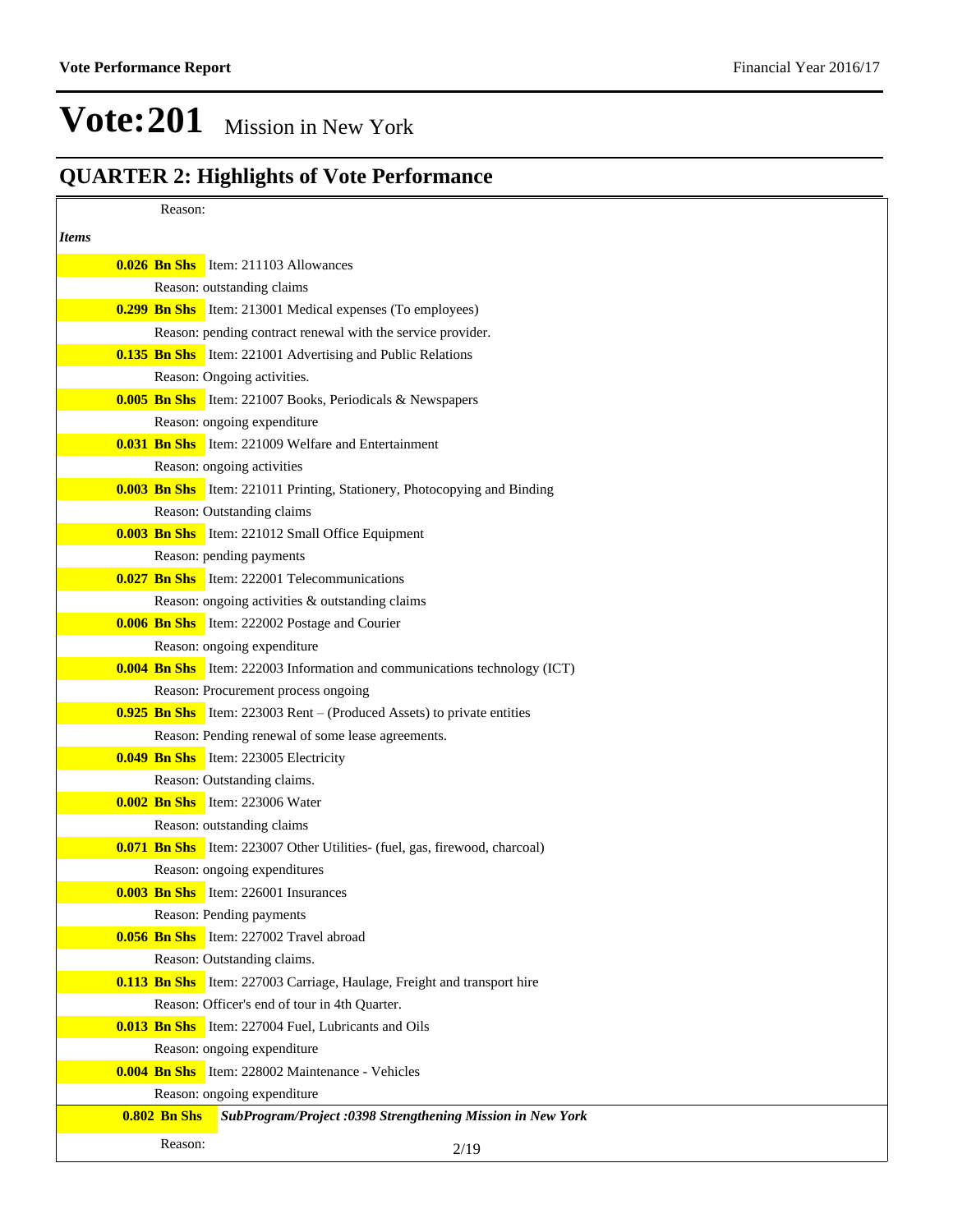### **QUARTER 2: Highlights of Vote Performance**

#### *Items*

| (ii) Expenditures in excess of the original approved budget |                                                                              |  |  |  |
|-------------------------------------------------------------|------------------------------------------------------------------------------|--|--|--|
|                                                             | Reason: Procurement process on going for purchase of a Car/Freight Elevator. |  |  |  |
|                                                             | <b>0.646 Bn Shs</b> Item: 312202 Machinery and Equipment                     |  |  |  |
|                                                             | Reason: Payment of vehicles ongoing under Hire Purchase arrangement.         |  |  |  |
|                                                             | <b>0.157 Bn Shs</b> Item: 312201 Transport Equipment                         |  |  |  |
|                                                             |                                                                              |  |  |  |

### *V2: Performance Highlights*

#### **Table V2.1: Key Vote Output Indicators and Expenditures\***

| <i>Vote, Vote Function</i> | <b>Approved Budget and</b> | <b>Cumulative Expenditure</b> | <b>Status and Reasons for</b> |
|----------------------------|----------------------------|-------------------------------|-------------------------------|
| <b>Key Output</b>          | <b>Planned outputs</b>     | and Performance               | any Variation from Plans      |

#### **Performance highlights for the Quarter**

- 1. Successfully campaigned and lobbied for Mr. Patrick Masambu for the post of Director General of International Telecommunications Satellite Organisations.
- 2. Participated in negotiations to delay the \$10BN case of Uganda Vs DRC at the ICJ-Hague.
- 3. Successfully lobbied UN Security Council Members against imposition of an Arms Embargo against South Sudan and subsequently a Resolution sponsored by the US was defeated.
- 4. Organised the 54th Independence Anniversary and used the event to promote Uganda.
- 5. Purchased a Representation Car and a Utility Van.
- 6. Renovated the Official Residence.
- 1. Successfully campaigned and lobbied for Mr. Patrick Masambu for the post of Director General of International Telecommunications Satellite Organisations.
- 2. Successfully participated in negotiations to delay the \$10BN case of Uganda Vs DRC at ICJ-Hague.
- 3. Successfully lobbied UN Security Council Members against imposition of an Arms Embargo against South Sudan and subsequently a Resolution sponsored by US was defeated.

### *V3: Details of Releases and Expenditure*

#### **Table V3.1: GoU Releases and Expenditure by Output\***

| <b>Billion Uganda Shillings</b>                                    | Approved<br><b>Budget</b> | <b>Released</b> | <b>Spent</b> | $%$ GoU<br><b>Budget</b><br><b>Released</b> | $%$ GoU<br><b>Budget</b><br><b>Spent</b> | $%$ GoU<br><b>Releases</b><br><b>Spent</b> |
|--------------------------------------------------------------------|---------------------------|-----------------|--------------|---------------------------------------------|------------------------------------------|--------------------------------------------|
| <b>Program 1652 Overseas Mission Services</b>                      | 13.85                     | 8.70            | 7.49         | 62.8%                                       | 54.1%                                    | 86.1%                                      |
| <b>Class: Outputs Provided</b>                                     | <b>13.00</b>              | 7.85            | 7.45         | 60.4%                                       | 57.3%                                    | 94.8%                                      |
| 165201 Cooperation frameworks                                      | 8.22                      | 4.98            | 4.77         | 60.6%                                       | 58.1%                                    | 95.8%                                      |
| 165202 Consulars services                                          | 1.06                      | 0.54            | 1.08         | 51.4%                                       | 101.9%                                   | 198.4%                                     |
| 165203 Security Council Services                                   | 1.73                      | 1.10            | 0.73         | 63.4%                                       | 42.3%                                    | 66.8%                                      |
| 165204 Promotion of trade, tourism, education, and<br>investment   | 1.99                      | 1.23            | 0.86         | 61.6%                                       | 43.2%                                    | 70.1%                                      |
| <b>Class: Capital Purchases</b>                                    | 0.85                      | 0.85            | 0.04         | 100.0%                                      | 5.1%                                     | 5.1%                                       |
| 165275 Purchase of Motor Vehicles and Other Transport<br>Equipment | 0.20                      | 0.20            | 0.04         | 100.0%                                      | 21.6%                                    | 21.6%                                      |
| 165276 Purchase of Office and ICT Equipment, including<br>Software | 0.02                      | 0.02            | 0.00         | 100.0%                                      | $0.0\%$                                  | $0.0\%$                                    |
| 165277 Purchase of machinery                                       | 3/19<br>0.63              | 0.63            | 0.00         | 100.0%                                      | $0.0\%$                                  | $0.0\%$                                    |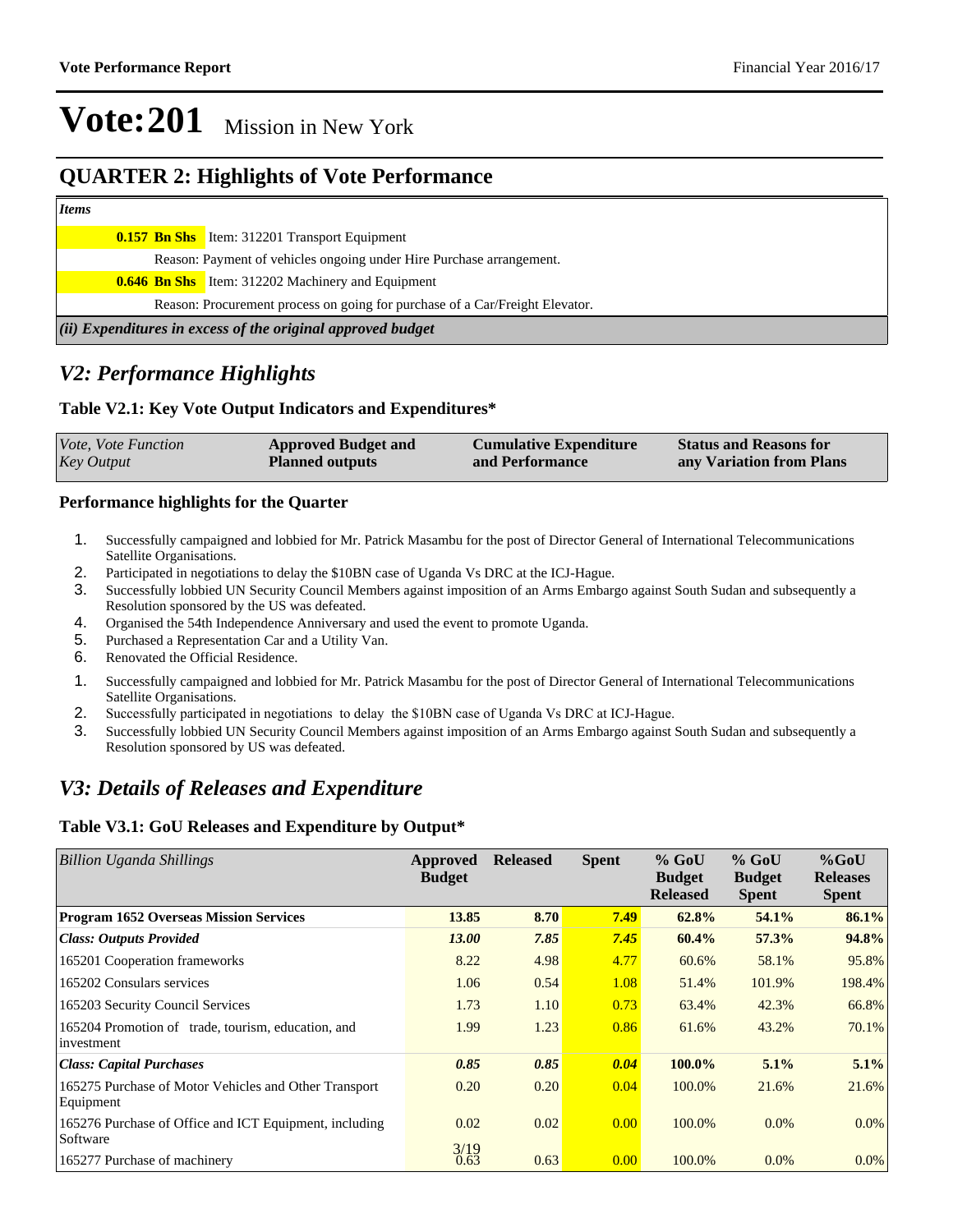## **QUARTER 2: Highlights of Vote Performance**

| $\overline{\phantom{a}}$<br>$\sim$ $\sim$ $\approx$<br>$\sim -$<br>10/6<br>Total for<br>$Q_0$<br>70<br>V ote<br>54. I<br>04.070<br>19.05<br>$\mathbf{0}$ .<br><b>PERSONAL</b><br>.<br>___ | 10/6<br>86.1 |
|-------------------------------------------------------------------------------------------------------------------------------------------------------------------------------------------|--------------|

### **Table V3.2: 2016/17 GoU Expenditure by Item**

| <b>Billion Uganda Shillings</b>                         | <b>Approved</b><br><b>Budget</b> | <b>Released</b> | <b>Spent</b> | % GoU<br><b>Budget</b>   | $%$ GoU<br><b>Budget</b> | %GoU<br><b>Releases</b> |
|---------------------------------------------------------|----------------------------------|-----------------|--------------|--------------------------|--------------------------|-------------------------|
| <b>Class: Outputs Provided</b>                          | 13.00                            | 7.85            | 7.45         | <b>Released</b><br>60.4% | <b>Spent</b><br>57.3%    | <b>Spent</b><br>94.8%   |
| 211103 Allowances                                       | 2.75                             | 1.38            | 1.35         | 50.0%                    | 49.0%                    | 98.1%                   |
| 211105 Missions staff salaries                          | 1.95                             | 0.98            | 1.02         | 50.1%                    | 52.2%                    | 104.1%                  |
| 213001 Medical expenses (To employees)                  | 1.31                             | 0.66            | 0.36         | 50.0%                    | 27.2%                    | 54.4%                   |
| 221001 Advertising and Public Relations                 | 0.85                             | 0.43            | 0.29         | 50.0%                    | 34.2%                    | 68.3%                   |
| 221007 Books, Periodicals & Newspapers                  | 0.03                             | 0.02            | 0.01         | 50.0%                    | 35.1%                    | 70.2%                   |
| 221009 Welfare and Entertainment                        | 0.24                             | 0.12            | 0.09         | 50.0%                    | 37.0%                    | 74.1%                   |
| 221011 Printing, Stationery, Photocopying and Binding   | 0.09                             | 0.04            | 0.04         | 50.0%                    | 46.9%                    | 93.8%                   |
| 221012 Small Office Equipment                           | 0.03                             | 0.01            | 0.01         | 50.0%                    | 39.6%                    | 79.2%                   |
| 221018 Exchange losses/ gains                           | 0.35                             | 0.17            | 0.20         | 50.0%                    | 57.6%                    | 115.3%                  |
| 222001 Telecommunications                               | 0.16                             | 0.08            | 0.05         | 50.0%                    | 33.4%                    | 66.8%                   |
| 222002 Postage and Courier                              | 0.03                             | 0.01            | 0.01         | 50.0%                    | 25.7%                    | 51.5%                   |
| 222003 Information and communications technology (ICT)  | 0.02                             | 0.01            | 0.01         | 50.0%                    | 28.9%                    | 57.8%                   |
| 223003 Rent – (Produced Assets) to private entities     | 2.70                             | 2.70            | 1.77         | 100.0%                   | 65.7%                    | 65.7%                   |
| 223005 Electricity                                      | 0.42                             | 0.21            | 0.16         | 50.0%                    | 38.3%                    | 76.7%                   |
| 223006 Water                                            | 0.06                             | 0.03            | 0.03         | 50.0%                    | 46.4%                    | 92.8%                   |
| 223007 Other Utilities- (fuel, gas, firewood, charcoal) | 0.39                             | 0.20            | 0.12         | 50.0%                    | 31.8%                    | 63.6%                   |
| 226001 Insurances                                       | 0.03                             | 0.01            | 0.01         | 50.0%                    | 38.9%                    | 77.7%                   |
| 227001 Travel inland                                    | 0.19                             | 0.10            | 0.10         | 50.0%                    | 53.1%                    | 106.2%                  |
| 227002 Travel abroad                                    | 0.47                             | 0.24            | 0.18         | 50.0%                    | 38.3%                    | 76.5%                   |
| 227003 Carriage, Haulage, Freight and transport hire    | 0.80                             | 0.40            | 0.29         | 50.0%                    | 35.9%                    | 71.8%                   |
| 227004 Fuel, Lubricants and Oils                        | 0.06                             | 0.03            | 0.02         | 50.0%                    | 30.3%                    | 60.6%                   |
| 228002 Maintenance - Vehicles                           | 0.03                             | 0.02            | 0.01         | 50.0%                    | 38.0%                    | 76.1%                   |
| 228003 Maintenance - Machinery, Equipment & Furniture   | 0.04                             | 0.02            | 1.31         | 50.0%                    | 3,644.0%                 | 7,288.1%                |
| <b>Class: Capital Purchases</b>                         | 0.85                             | 0.85            | 0.04         | 100.0%                   | 5.1%                     | 5.1%                    |
| 312201 Transport Equipment                              | 0.20                             | 0.20            | 0.04         | 100.0%                   | 21.6%                    | 21.6%                   |
| 312202 Machinery and Equipment                          | 0.65                             | 0.65            | 0.00         | 100.0%                   | 0.0%                     | 0.0%                    |
| <b>Total for Vote</b>                                   | 13.85                            | 8.70            | 7.49         | 62.8%                    | 54.1%                    | 86.1%                   |

### **Table V3.3: GoU Releases and Expenditure by Project and Programme\***

| <b>Billion Uganda Shillings</b>               | Approved<br><b>Budget</b> | <b>Released</b> | <b>Spent</b> | $%$ GoU<br><b>Budget</b><br><b>Released</b> | $%$ GoU<br><b>Budget</b><br><b>Spent</b> | $%$ GoU<br><b>Releases</b><br><b>Spent</b> |
|-----------------------------------------------|---------------------------|-----------------|--------------|---------------------------------------------|------------------------------------------|--------------------------------------------|
| <b>Program 1652 Overseas Mission Services</b> | 13.85                     | 8.70            | 7.49         | 62.8%                                       | 54.1%                                    | 86.1%                                      |
| <b>Recurrent SubProgrammes</b>                |                           |                 |              |                                             |                                          |                                            |
| 01 Headquarters New York                      | 13.00                     | 7.85            | 7.45         | 60.4%                                       | 57.3%                                    | 94.8%                                      |
| Development Projects                          |                           |                 |              |                                             |                                          |                                            |
| 0398 Strengthening Mission in New York        | $\frac{4}{8}$             | 0.85            | 0.04         | 100.0%                                      | 5.1%                                     | 5.1%                                       |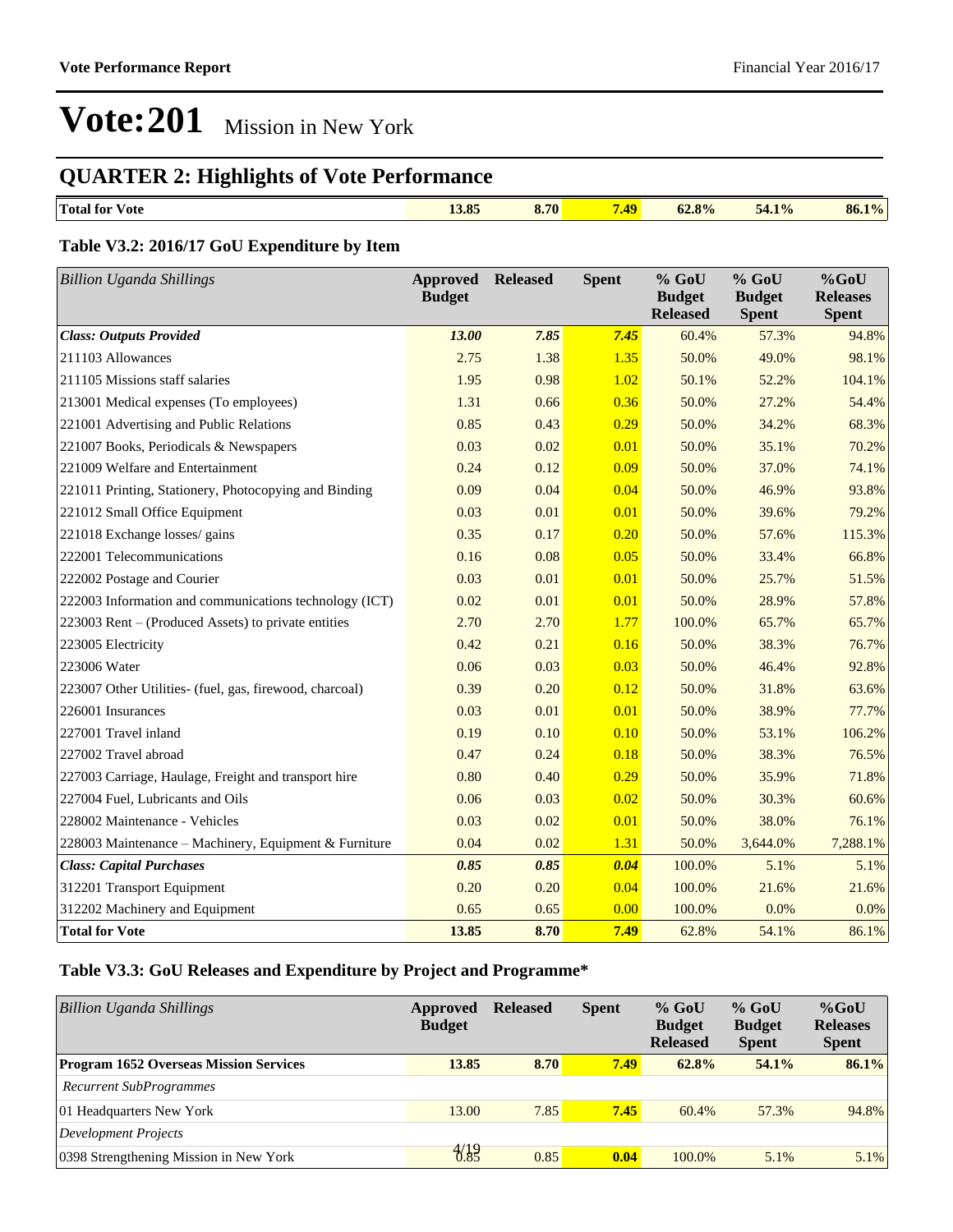## **QUARTER 2: Highlights of Vote Performance**

| <b>Total</b><br>⁄ ote<br>tor | $\sim$ $\sim$<br>19.05<br>. | 8.70 | 7.49 | 62.8%<br>. | 54.1% | 86.1% |
|------------------------------|-----------------------------|------|------|------------|-------|-------|
|                              |                             |      |      |            |       |       |

### **Table V3.4: External Financing Releases and Expenditure by Sub Programme**

| Billion Uganda Shillings<br><b>Budget</b> | Approved Released |  | <b>Released</b> | Spent | Spent % Budget % Budget % Releases<br><b>Spent</b> |
|-------------------------------------------|-------------------|--|-----------------|-------|----------------------------------------------------|
|-------------------------------------------|-------------------|--|-----------------|-------|----------------------------------------------------|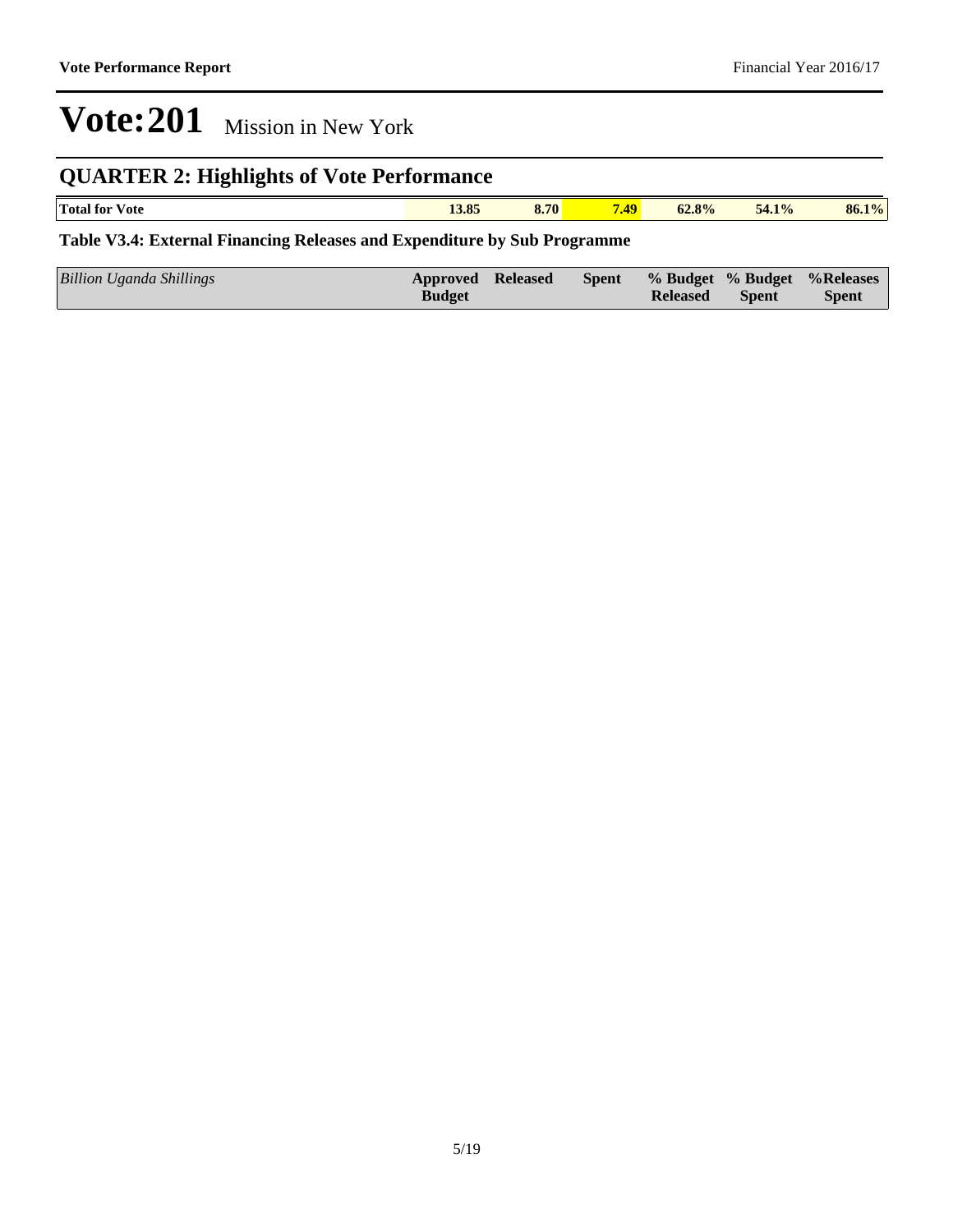222002 Postage and Courier 5,183

223002 Rates 201,040

223005 Electricity 203,953 223006 Water 87,223

226001 Insurances 67,008 227001 Travel inland 80,542 227002 Travel abroad 7,536

228001 Maintenance - Civil 210,460

 $228004$  Maintenance  $-$ Other 103,933

3,184

1,297,904

211,925

139,332

814,786

222003 Information and communications

223003 Rent - (Produced Assets) to private

223007 Other Utilities- (fuel, gas, firewood,

227003 Carriage, Haulage, Freight and

228003 Maintenance - Machinery, Equipment

technology (ICT)

entities

charcoal)

transport hire

& Furniture

## **Vote:201** Mission in New York

### **QUARTER 2: Cumulative Outputs and Expenditure by End of Quarter**

| <b>Annual Planned Outputs</b>                      | <b>Cumulative Outputs Achieved by</b><br><b>End of Quarter</b>                                                                                                                                                                                              | <b>Cumulative Expenditures made by</b><br>the End of the Quarter to<br><b>Deliver Cumulative Outputs</b> | <b>UShs</b><br><b>Thousand</b> |
|----------------------------------------------------|-------------------------------------------------------------------------------------------------------------------------------------------------------------------------------------------------------------------------------------------------------------|----------------------------------------------------------------------------------------------------------|--------------------------------|
| <b>Program: 52 Overseas Mission Services</b>       |                                                                                                                                                                                                                                                             |                                                                                                          |                                |
| <b>Recurrent Programmes</b>                        |                                                                                                                                                                                                                                                             |                                                                                                          |                                |
| <b>Subprogram: 01 Headquarters New York</b>        |                                                                                                                                                                                                                                                             |                                                                                                          |                                |
| <b>Outputs Provided</b>                            |                                                                                                                                                                                                                                                             |                                                                                                          |                                |
| <b>Output: 01 Cooperation frameworks</b>           |                                                                                                                                                                                                                                                             |                                                                                                          |                                |
| Finalization of negotiations leading to            | 1.) Over 50 consultative meetings and                                                                                                                                                                                                                       | <b>Item</b>                                                                                              | <b>Spent</b>                   |
| signing of an Arms Trade Treaty                    | negotiations participated in to<br>conclusively adopt Resolutions taking<br>particular emphasis on Uganda's interest.<br>2.) Over 200 Resolutions negotiated and<br>recommendation of international treaties<br>adopted.<br>3.) Two Ugandans campaigned and | 211103 Allowances                                                                                        | 937,068                        |
| Adoption of Resolutions on peace,                  |                                                                                                                                                                                                                                                             | 211105 Missions staff salaries                                                                           | 1,017,830                      |
| security and development;                          |                                                                                                                                                                                                                                                             | 213001 Medical expenses (To employees)                                                                   | 268,017                        |
| for accession and domestication.                   |                                                                                                                                                                                                                                                             | 221001 Advertising and Public Relations                                                                  | 274,331                        |
|                                                    | lobbied for for placement to International                                                                                                                                                                                                                  | 221007 Books, Periodicals & Newspapers                                                                   | 8,114                          |
| Adoption of resolutions on budget and<br>administr | jobs.                                                                                                                                                                                                                                                       | 221009 Welfare and Entertainment                                                                         | 42,395                         |
|                                                    |                                                                                                                                                                                                                                                             | 221011 Printing, Stationery, Photocopying and<br>Binding                                                 | 31,979                         |
|                                                    |                                                                                                                                                                                                                                                             | 221012 Small Office Equipment                                                                            | 11,488                         |
|                                                    |                                                                                                                                                                                                                                                             | 221018 Exchange losses/ gains                                                                            | 199,118                        |
|                                                    |                                                                                                                                                                                                                                                             | 222001 Telecommunications                                                                                | 21.117                         |

*Reasons for Variation in performance*

| 6,245,466 | <b>Total</b>       |
|-----------|--------------------|
| 1,017,830 | Wage Recurrent     |
| 3,755,749 | Non Wage Recurrent |
| 1,471,887 | AIA                |
|           |                    |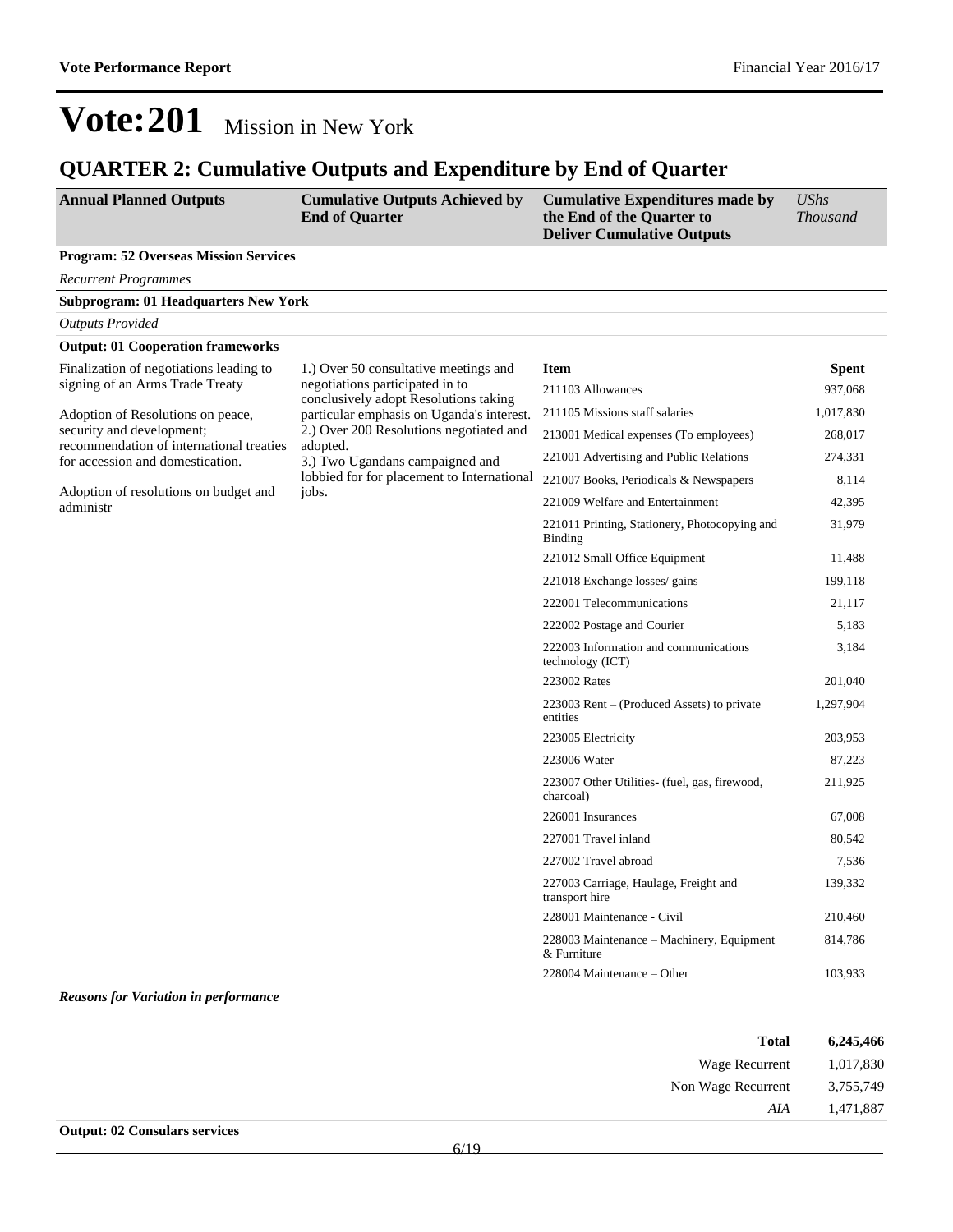### **QUARTER 2: Cumulative Outputs and Expenditure by End of Quarter**

| <b>Annual Planned Outputs</b>                                                      | <b>Cumulative Outputs Achieved by</b><br><b>End of Quarter</b> | <b>Cumulative Expenditures made by</b><br>the End of the Quarter to<br><b>Deliver Cumulative Outputs</b> | <b>UShs</b><br><b>Thousand</b> |
|------------------------------------------------------------------------------------|----------------------------------------------------------------|----------------------------------------------------------------------------------------------------------|--------------------------------|
| Instruments establishing Diplomatic                                                | $1.$ ) 406 visas issued.                                       | <b>Item</b>                                                                                              | <b>Spent</b>                   |
| relations signed.                                                                  | 2.) 12 High Level visits handled.                              | 211103 Allowances                                                                                        | 110,227                        |
| Database of Ugandans regularly updated                                             |                                                                | 213001 Medical expenses (To employees)                                                                   | 25,670                         |
| and maintained                                                                     |                                                                | 221009 Welfare and Entertainment                                                                         | 28,904                         |
| Diaspora services provided to Ugandan in<br>the Tri-State areas including Ugandans |                                                                | 221011 Printing, Stationery, Photocopying and<br>Binding                                                 | 7,136                          |
| working under the UN around the world                                              |                                                                | 222001 Telecommunications                                                                                | 29,846                         |
| At least 200 Ugandan dele                                                          |                                                                | $223003$ Rent – (Produced Assets) to private<br>entities                                                 | 14,500                         |
|                                                                                    |                                                                | 223007 Other Utilities- (fuel, gas, firewood,<br>charcoal)                                               | 54,934                         |
|                                                                                    |                                                                | 226001 Insurances                                                                                        | 8,802                          |
|                                                                                    |                                                                | 227001 Travel inland                                                                                     | 14,194                         |
|                                                                                    |                                                                | 227002 Travel abroad                                                                                     | 59,343                         |
|                                                                                    |                                                                | 227003 Carriage, Haulage, Freight and<br>transport hire                                                  | 43,046                         |
|                                                                                    |                                                                | 227004 Fuel, Lubricants and Oils                                                                         | 10,000                         |
|                                                                                    |                                                                | 228002 Maintenance - Vehicles                                                                            | 5,559                          |
|                                                                                    |                                                                | 228003 Maintenance – Machinery, Equipment<br>& Furniture                                                 | 665,453                        |
| <b>Reasons for Variation in performance</b>                                        |                                                                |                                                                                                          |                                |

| Wage Recurrent     |
|--------------------|
| Non Wage Recurrent |
|                    |
|                    |

#### **Output: 03 Security Council Services**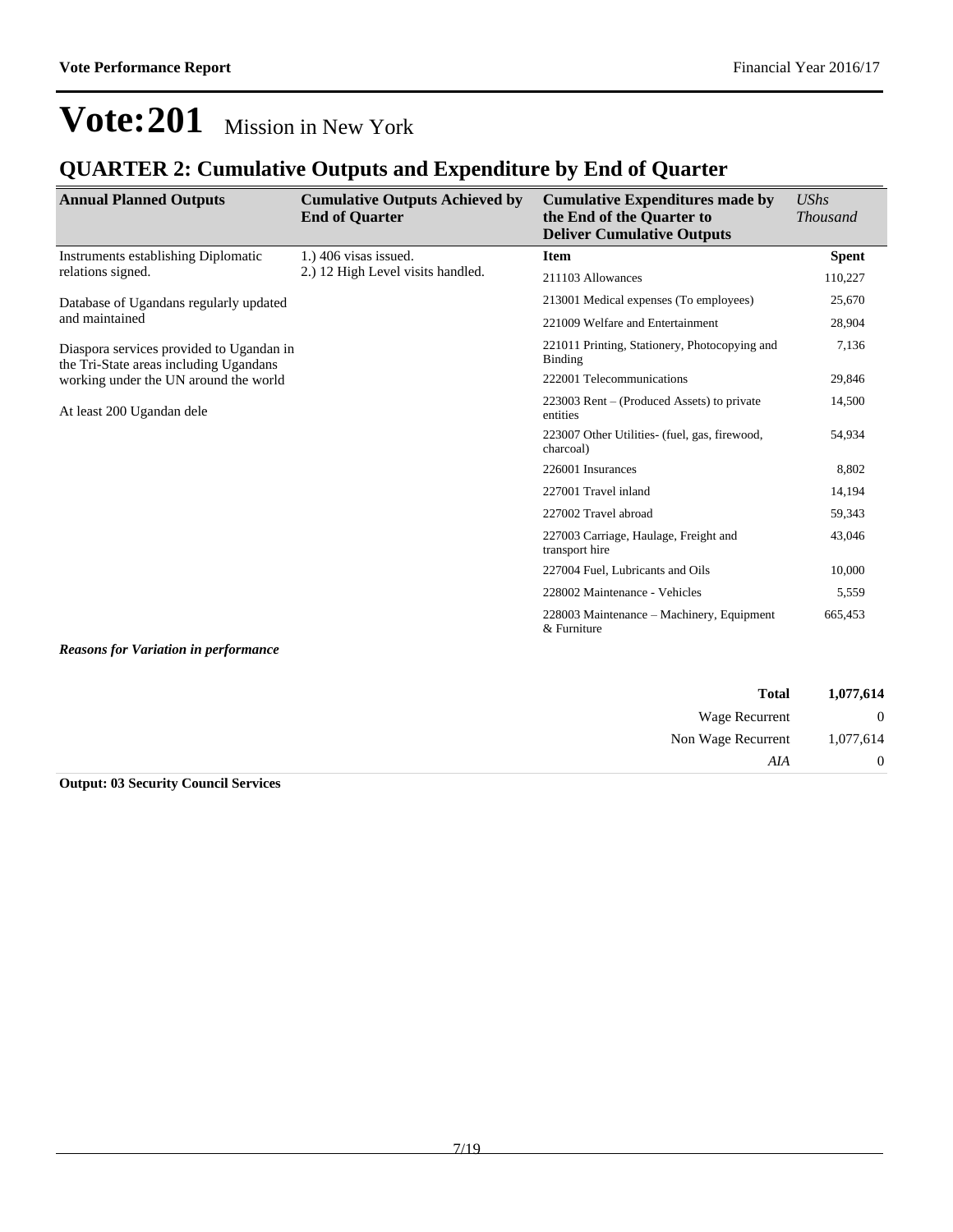### **QUARTER 2: Cumulative Outputs and Expenditure by End of Quarter**

| <b>Annual Planned Outputs</b>                                                  | <b>Cumulative Outputs Achieved by</b><br><b>End of Quarter</b>                               | <b>Cumulative Expenditures made by</b><br>the End of the Quarter to<br><b>Deliver Cumulative Outputs</b> | <b>UShs</b><br><b>Thousand</b> |
|--------------------------------------------------------------------------------|----------------------------------------------------------------------------------------------|----------------------------------------------------------------------------------------------------------|--------------------------------|
| Number of meetings and Consultations                                           | 1.) Over 10 High level consultative<br>meetings held with Security Council<br>Member States. | <b>Item</b>                                                                                              | <b>Spent</b>                   |
| within the Africa Group at the UN<br>headquarters, New York attended.          |                                                                                              | 211103 Allowances                                                                                        | 119,864                        |
|                                                                                |                                                                                              | 213001 Medical expenses (To employees)                                                                   | 22,217                         |
| Number of negotiations held with other                                         | 2.) 4 High level Meetings held on                                                            | 221001 Advertising and Public Relations                                                                  | 1,714                          |
| regional groups and other countries in<br>ensuring Uganda and Africa interests | maintaining and expanding Entebbe<br>Regional Service Center and Logistics                   | 221007 Books, Periodicals & Newspapers                                                                   | 2,688                          |
|                                                                                | Hub.                                                                                         | 221009 Welfare and Entertainment                                                                         | 16,701                         |
| Number of AU Summit meetings atten                                             |                                                                                              | 221011 Printing, Stationery, Photocopying and<br><b>Binding</b>                                          | 2,343                          |
|                                                                                |                                                                                              | 222001 Telecommunications                                                                                | 2,513                          |
|                                                                                |                                                                                              | 222002 Postage and Courier                                                                               | 1,256                          |
|                                                                                |                                                                                              | 222003 Information and communications<br>technology (ICT)                                                | 1,882                          |
|                                                                                |                                                                                              | $223003$ Rent – (Produced Assets) to private<br>entities                                                 | 231,985                        |
|                                                                                |                                                                                              | 223005 Electricity                                                                                       | 6,046                          |
|                                                                                |                                                                                              | 223006 Water                                                                                             | 2,094                          |
|                                                                                |                                                                                              | 226001 Insurances                                                                                        | 1,850                          |
|                                                                                |                                                                                              | 227001 Travel inland                                                                                     | 7,970                          |
|                                                                                |                                                                                              | 227002 Travel abroad                                                                                     | 114,785                        |
|                                                                                |                                                                                              | 227003 Carriage, Haulage, Freight and<br>transport hire                                                  | 105,677                        |
|                                                                                |                                                                                              | 227004 Fuel, Lubricants and Oils                                                                         | 9,475                          |
|                                                                                |                                                                                              | 228002 Maintenance - Vehicles                                                                            | 6,160                          |
|                                                                                |                                                                                              | 228003 Maintenance – Machinery, Equipment<br>& Furniture                                                 | 76,191                         |
| <b>Reasons for Variation in performance</b>                                    |                                                                                              |                                                                                                          |                                |

| 733,412        | <b>Total</b>       |
|----------------|--------------------|
| $\overline{0}$ | Wage Recurrent     |
| 733,412        | Non Wage Recurrent |
| $\overline{0}$ | AIA                |

#### **Output: 04 Promotion of trade, tourism, education, and investment**

| Number of potential buyers for Ugandan 1.) 270 tourists facilitated to visit |                                                                               | <b>Item</b>                                                 | <b>Spent</b> |
|------------------------------------------------------------------------------|-------------------------------------------------------------------------------|-------------------------------------------------------------|--------------|
| exports contacted                                                            | Uganda.<br>2.) Organised 54th Independence                                    | 211103 Allowances                                           | 416,047      |
| Number of tourists and potential investors Anniversary.                      |                                                                               | 213001 Medical expenses (To employees)                      | 50,804       |
| attracted                                                                    | 3.) Organised two events to try engage<br>Ugandans in the Tri-State Areas and | 221001 Advertising and Public Relations                     | 14,673       |
| Projects and programmes on energy,                                           | revive the Ugandan Association.                                               | $223003$ Rent – (Produced Assets) to private<br>entities    | 230,606      |
| water and sanitation, agriculture and food                                   |                                                                               | 223005 Electricity                                          | 118,607      |
| security, education and health supported                                     |                                                                               | 223007 Other Utilities - (fuel, gas, firewood,<br>charcoal) | 30,250       |
| External resources                                                           |                                                                               |                                                             |              |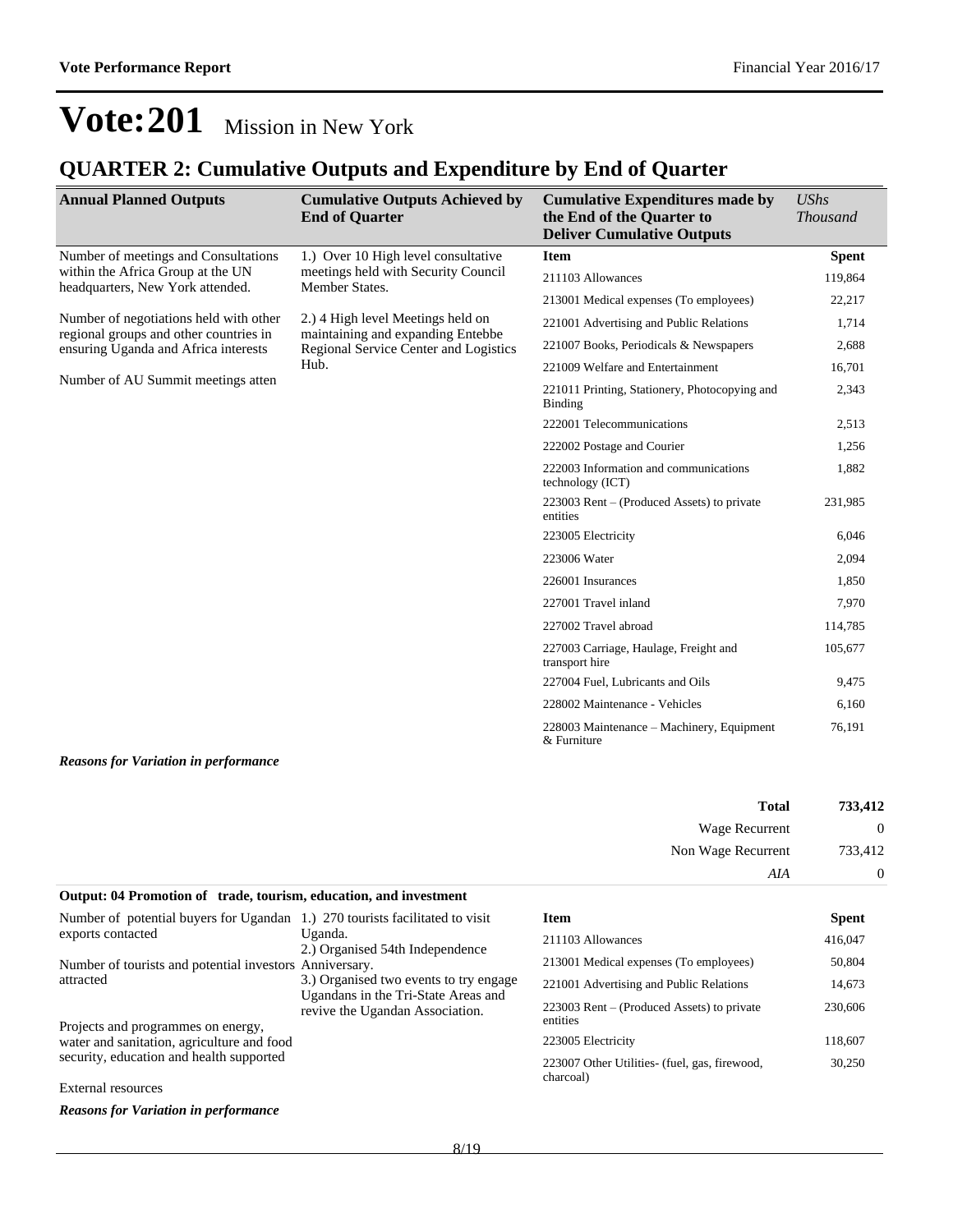## **QUARTER 2: Cumulative Outputs and Expenditure by End of Quarter**

| <b>Total</b><br>860,985<br><b>Wage Recurrent</b><br>$\boldsymbol{0}$<br>Non Wage Recurrent<br>860,985<br><b>AIA</b><br>$\boldsymbol{0}$<br><b>Total For SubProgramme</b><br>8,917,478<br>Wage Recurrent<br>1,017,830<br>Non Wage Recurrent<br>6,427,760<br>1,471,887<br>AIA<br><b>Development Projects</b><br>Project: 0398 Strengthening Mission in New York<br><b>Capital Purchases</b><br><b>Output: 75 Purchase of Motor Vehicles and Other Transport Equipment</b><br>Vehicle procured<br>Two (2) Motor Vehicles purchased.<br><b>Spent</b><br><b>Item</b><br>43,224<br>312201 Transport Equipment<br><b>Reasons for Variation in performance</b><br><b>Total</b><br>43,224<br><b>GoU</b> Development<br>43,224<br><b>External Financing</b><br>$\mathbf{0}$<br><b>AIA</b><br>$\mathbf{0}$<br><b>Total For SubProgramme</b><br>43,224<br><b>GoU</b> Development<br>43,224<br><b>External Financing</b><br>$\boldsymbol{0}$<br>AIA<br>$\mathbf{0}$<br><b>GRAND TOTAL</b><br>8,960,701<br>Wage Recurrent<br>1,017,830<br>6,427,760<br>Non Wage Recurrent<br><b>GoU</b> Development<br>43,224<br><b>External Financing</b><br>$\mathbf{0}$<br><b>AIA</b><br>1,471,887 | <b>Annual Planned Outputs</b> | <b>Cumulative Outputs Achieved by</b><br><b>End of Quarter</b> | <b>Cumulative Expenditures made by</b><br>the End of the Quarter to<br><b>Deliver Cumulative Outputs</b> | <b>UShs</b><br><b>Thousand</b> |
|-------------------------------------------------------------------------------------------------------------------------------------------------------------------------------------------------------------------------------------------------------------------------------------------------------------------------------------------------------------------------------------------------------------------------------------------------------------------------------------------------------------------------------------------------------------------------------------------------------------------------------------------------------------------------------------------------------------------------------------------------------------------------------------------------------------------------------------------------------------------------------------------------------------------------------------------------------------------------------------------------------------------------------------------------------------------------------------------------------------------------------------------------------------------------|-------------------------------|----------------------------------------------------------------|----------------------------------------------------------------------------------------------------------|--------------------------------|
|                                                                                                                                                                                                                                                                                                                                                                                                                                                                                                                                                                                                                                                                                                                                                                                                                                                                                                                                                                                                                                                                                                                                                                         |                               |                                                                |                                                                                                          |                                |
|                                                                                                                                                                                                                                                                                                                                                                                                                                                                                                                                                                                                                                                                                                                                                                                                                                                                                                                                                                                                                                                                                                                                                                         |                               |                                                                |                                                                                                          |                                |
|                                                                                                                                                                                                                                                                                                                                                                                                                                                                                                                                                                                                                                                                                                                                                                                                                                                                                                                                                                                                                                                                                                                                                                         |                               |                                                                |                                                                                                          |                                |
|                                                                                                                                                                                                                                                                                                                                                                                                                                                                                                                                                                                                                                                                                                                                                                                                                                                                                                                                                                                                                                                                                                                                                                         |                               |                                                                |                                                                                                          |                                |
|                                                                                                                                                                                                                                                                                                                                                                                                                                                                                                                                                                                                                                                                                                                                                                                                                                                                                                                                                                                                                                                                                                                                                                         |                               |                                                                |                                                                                                          |                                |
|                                                                                                                                                                                                                                                                                                                                                                                                                                                                                                                                                                                                                                                                                                                                                                                                                                                                                                                                                                                                                                                                                                                                                                         |                               |                                                                |                                                                                                          |                                |
|                                                                                                                                                                                                                                                                                                                                                                                                                                                                                                                                                                                                                                                                                                                                                                                                                                                                                                                                                                                                                                                                                                                                                                         |                               |                                                                |                                                                                                          |                                |
|                                                                                                                                                                                                                                                                                                                                                                                                                                                                                                                                                                                                                                                                                                                                                                                                                                                                                                                                                                                                                                                                                                                                                                         |                               |                                                                |                                                                                                          |                                |
|                                                                                                                                                                                                                                                                                                                                                                                                                                                                                                                                                                                                                                                                                                                                                                                                                                                                                                                                                                                                                                                                                                                                                                         |                               |                                                                |                                                                                                          |                                |
|                                                                                                                                                                                                                                                                                                                                                                                                                                                                                                                                                                                                                                                                                                                                                                                                                                                                                                                                                                                                                                                                                                                                                                         |                               |                                                                |                                                                                                          |                                |
|                                                                                                                                                                                                                                                                                                                                                                                                                                                                                                                                                                                                                                                                                                                                                                                                                                                                                                                                                                                                                                                                                                                                                                         |                               |                                                                |                                                                                                          |                                |
|                                                                                                                                                                                                                                                                                                                                                                                                                                                                                                                                                                                                                                                                                                                                                                                                                                                                                                                                                                                                                                                                                                                                                                         |                               |                                                                |                                                                                                          |                                |
|                                                                                                                                                                                                                                                                                                                                                                                                                                                                                                                                                                                                                                                                                                                                                                                                                                                                                                                                                                                                                                                                                                                                                                         |                               |                                                                |                                                                                                          |                                |
|                                                                                                                                                                                                                                                                                                                                                                                                                                                                                                                                                                                                                                                                                                                                                                                                                                                                                                                                                                                                                                                                                                                                                                         |                               |                                                                |                                                                                                          |                                |
|                                                                                                                                                                                                                                                                                                                                                                                                                                                                                                                                                                                                                                                                                                                                                                                                                                                                                                                                                                                                                                                                                                                                                                         |                               |                                                                |                                                                                                          |                                |
|                                                                                                                                                                                                                                                                                                                                                                                                                                                                                                                                                                                                                                                                                                                                                                                                                                                                                                                                                                                                                                                                                                                                                                         |                               |                                                                |                                                                                                          |                                |
|                                                                                                                                                                                                                                                                                                                                                                                                                                                                                                                                                                                                                                                                                                                                                                                                                                                                                                                                                                                                                                                                                                                                                                         |                               |                                                                |                                                                                                          |                                |
|                                                                                                                                                                                                                                                                                                                                                                                                                                                                                                                                                                                                                                                                                                                                                                                                                                                                                                                                                                                                                                                                                                                                                                         |                               |                                                                |                                                                                                          |                                |
|                                                                                                                                                                                                                                                                                                                                                                                                                                                                                                                                                                                                                                                                                                                                                                                                                                                                                                                                                                                                                                                                                                                                                                         |                               |                                                                |                                                                                                          |                                |
|                                                                                                                                                                                                                                                                                                                                                                                                                                                                                                                                                                                                                                                                                                                                                                                                                                                                                                                                                                                                                                                                                                                                                                         |                               |                                                                |                                                                                                          |                                |
|                                                                                                                                                                                                                                                                                                                                                                                                                                                                                                                                                                                                                                                                                                                                                                                                                                                                                                                                                                                                                                                                                                                                                                         |                               |                                                                |                                                                                                          |                                |
|                                                                                                                                                                                                                                                                                                                                                                                                                                                                                                                                                                                                                                                                                                                                                                                                                                                                                                                                                                                                                                                                                                                                                                         |                               |                                                                |                                                                                                          |                                |
|                                                                                                                                                                                                                                                                                                                                                                                                                                                                                                                                                                                                                                                                                                                                                                                                                                                                                                                                                                                                                                                                                                                                                                         |                               |                                                                |                                                                                                          |                                |
|                                                                                                                                                                                                                                                                                                                                                                                                                                                                                                                                                                                                                                                                                                                                                                                                                                                                                                                                                                                                                                                                                                                                                                         |                               |                                                                |                                                                                                          |                                |
|                                                                                                                                                                                                                                                                                                                                                                                                                                                                                                                                                                                                                                                                                                                                                                                                                                                                                                                                                                                                                                                                                                                                                                         |                               |                                                                |                                                                                                          |                                |
|                                                                                                                                                                                                                                                                                                                                                                                                                                                                                                                                                                                                                                                                                                                                                                                                                                                                                                                                                                                                                                                                                                                                                                         |                               |                                                                |                                                                                                          |                                |
|                                                                                                                                                                                                                                                                                                                                                                                                                                                                                                                                                                                                                                                                                                                                                                                                                                                                                                                                                                                                                                                                                                                                                                         |                               |                                                                |                                                                                                          |                                |
|                                                                                                                                                                                                                                                                                                                                                                                                                                                                                                                                                                                                                                                                                                                                                                                                                                                                                                                                                                                                                                                                                                                                                                         |                               |                                                                |                                                                                                          |                                |
|                                                                                                                                                                                                                                                                                                                                                                                                                                                                                                                                                                                                                                                                                                                                                                                                                                                                                                                                                                                                                                                                                                                                                                         |                               |                                                                |                                                                                                          |                                |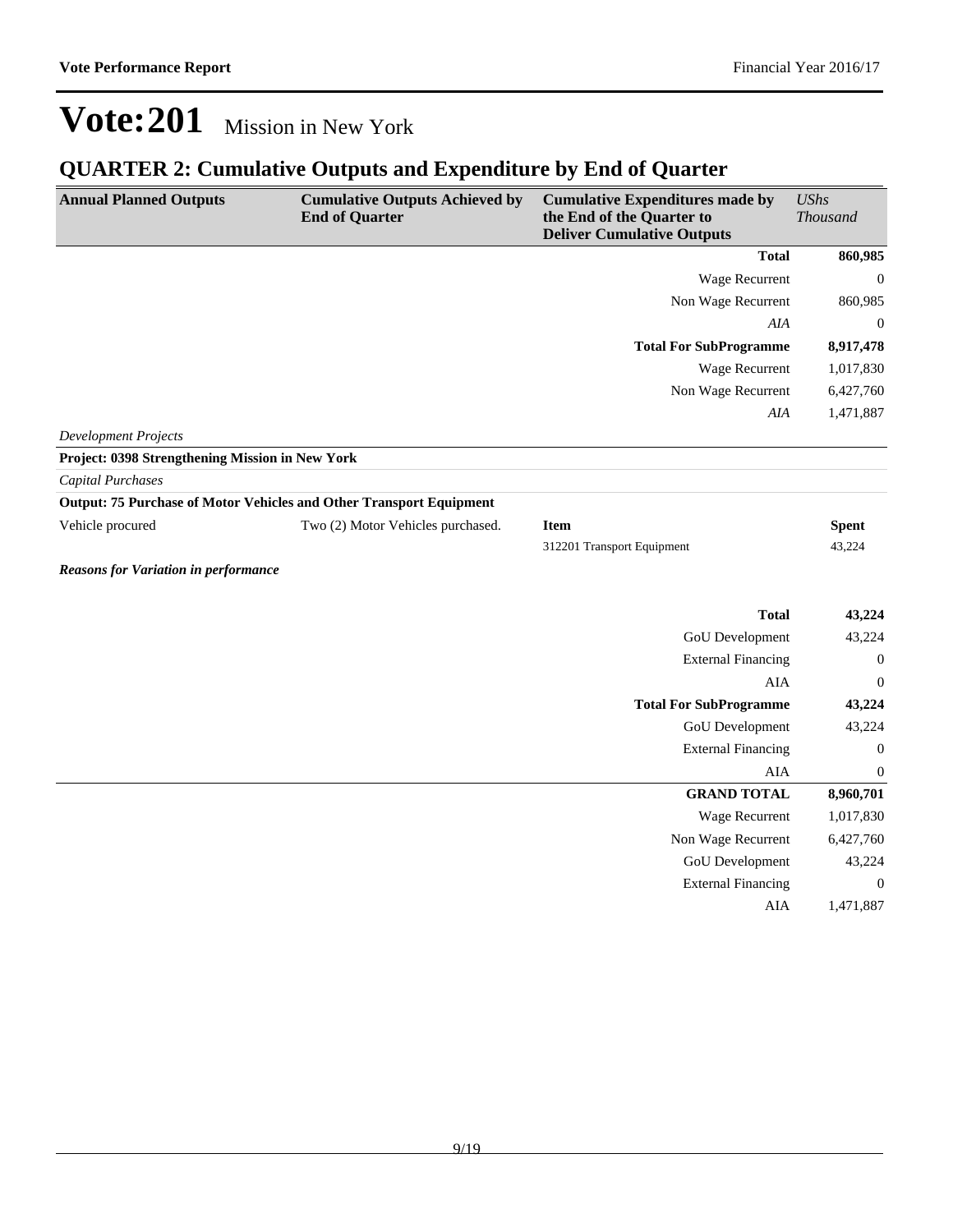### **QUARTER 2: Outputs and Expenditure in Quarter**

| <b>Outputs Planned in Quarter</b>            | <b>Actual Outputs Achieved in</b><br><b>Ouarter</b> | <b>Expenditures incurred in the</b><br><b>Quarter to deliver outputs</b> | $\mathit{UShs}$<br><i>Thousand</i> |
|----------------------------------------------|-----------------------------------------------------|--------------------------------------------------------------------------|------------------------------------|
| <b>Program: 52 Overseas Mission Services</b> |                                                     |                                                                          |                                    |
| <b>Recurrent Programmes</b>                  |                                                     |                                                                          |                                    |
| <b>Subprogram: 01 Headquarters New York</b>  |                                                     |                                                                          |                                    |
| <b>Outputs Provided</b>                      |                                                     |                                                                          |                                    |
| Output: 01 Cooperation frameworks            |                                                     |                                                                          |                                    |

**Output: 01 Cooperation frameworks**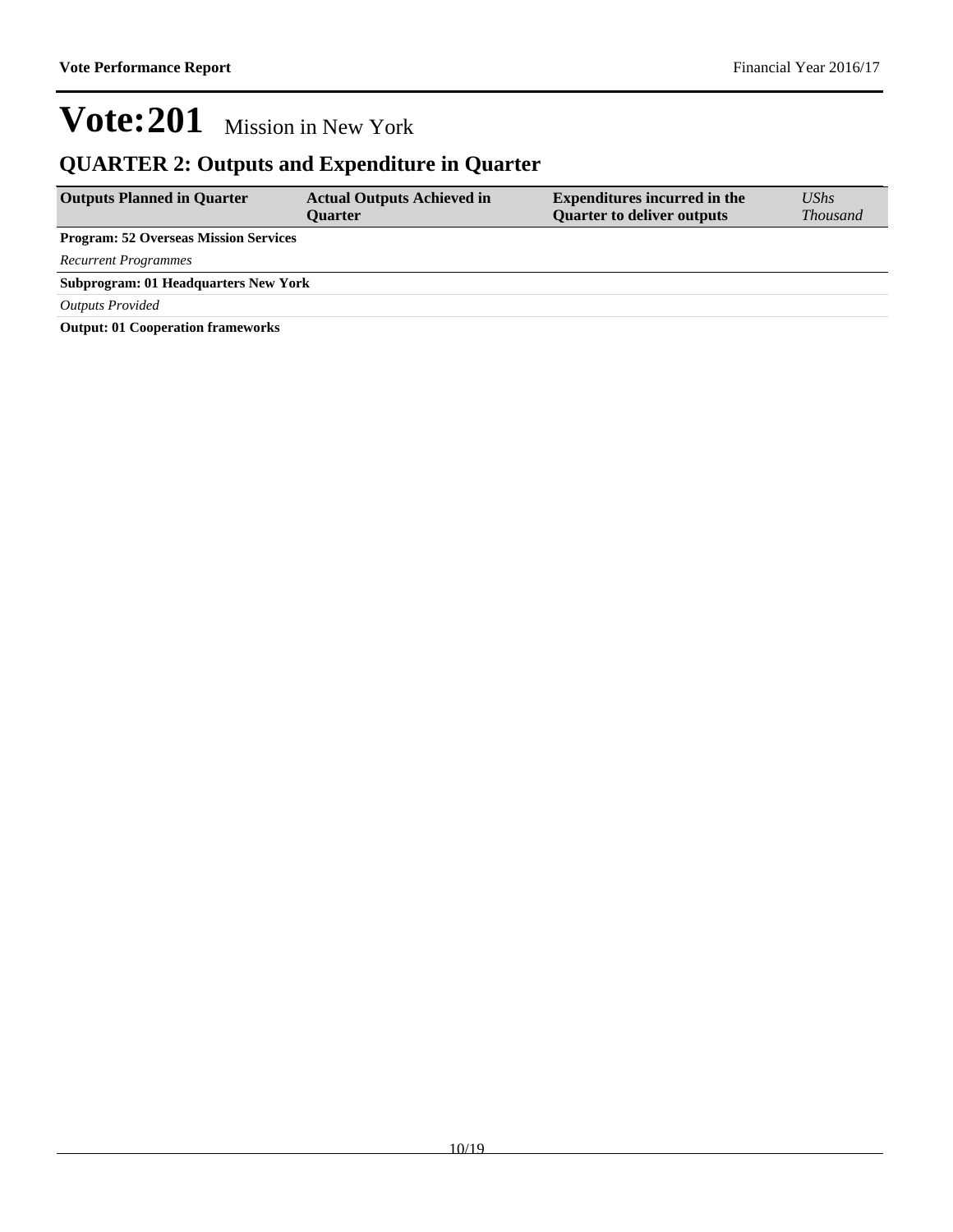### **QUARTER 2: Outputs and Expenditure in Quarter**

| <b>Outputs Planned in Quarter</b>                                                                                        | <b>Actual Outputs Achieved in</b>                                                                                                                                                                  | <b>Expenditures incurred in the</b>                             | <b>UShs</b>     |
|--------------------------------------------------------------------------------------------------------------------------|----------------------------------------------------------------------------------------------------------------------------------------------------------------------------------------------------|-----------------------------------------------------------------|-----------------|
|                                                                                                                          | Quarter                                                                                                                                                                                            | <b>Quarter to deliver outputs</b>                               | <b>Thousand</b> |
| 1.) Finalization of negotiations leading to                                                                              | 1.) Participated in negotiation $&$ adoption                                                                                                                                                       | <b>Item</b>                                                     | <b>Spent</b>    |
| adoption of Resolutions that are in support of 211 Resolutions and 6 Decisions<br>of Uganda's interests ie Africa Weapon | putting emphasis on interests of Uganda                                                                                                                                                            | 211103 Allowances                                               | 937,068         |
| Free Zone; Prohibition of use of Nuclear                                                                                 | and the Region; among which was the                                                                                                                                                                | 211105 Missions staff salaries                                  | 1,017,830       |
| weapons by terrorists; Regional                                                                                          | Resolution on African-Weapon-Free-                                                                                                                                                                 | 213001 Medical expenses (To employees)                          | 268,017         |
| Disarmament & Conventional Arms<br>Control.                                                                              | Zone Treaty. (Pelindaba); ICt for<br>Development, International Trade;                                                                                                                             | 221001 Advertising and Public Relations                         | 274,331         |
|                                                                                                                          | Infrastructure Development; Refugees;                                                                                                                                                              | 221007 Books, Periodicals & Newspapers                          | 8,114           |
| 2.) Adoption of resolutions on UN budget<br>and administration.                                                          | Youth & Women.<br>2.)Submitted Reports on the action taken                                                                                                                                         | 221009 Welfare and Entertainment                                | 42,395          |
| 3.) Follow up on Agenda 2030<br>implementation.                                                                          | during consultations, Negotiations inter<br>alia convention on prohibition of the use                                                                                                              | 221011 Printing, Stationery, Photocopying and<br><b>Binding</b> | 31,979          |
| 4.) Lobby and campaign for Ugandans to                                                                                   | of nuclear weapons, measures to prevent                                                                                                                                                            | 221012 Small Office Equipment                                   | 11,488          |
| get jobs in the UN System.<br>5.) Adoption of Resolutions on peace,                                                      | terrorists from acquiring weapons of mass<br>destruction, Regional disarmament and                                                                                                                 | 221018 Exchange losses/ gains                                   | 199,118         |
| security and development;                                                                                                | Conventional Arms control at Regional                                                                                                                                                              | 222001 Telecommunications                                       | 21,117          |
| recommendation of international treaties<br>for accession and domestication.                                             | and Sub Regional levels, Illicit trade in<br>small arms and light weapons.                                                                                                                         | 222002 Postage and Courier                                      | 5,183           |
|                                                                                                                          | 3.) Participated in the 2nd High-Level<br>Meeting of Global Partnership for                                                                                                                        | 222003 Information and communications<br>technology (ICT)       | 3,184           |
|                                                                                                                          | Effective Development that is mandated to                                                                                                                                                          | 223002 Rates                                                    | 201,040         |
|                                                                                                                          | facilitate and follow up implementation of<br>Agenda 2030; Uganda was elected Co-                                                                                                                  | 223003 Rent – (Produced Assets) to private<br>entities          | 1,297,904       |
|                                                                                                                          | Chair for the next two years.<br>4.) Participated in the 22nd Session of the                                                                                                                       | 223005 Electricity                                              | 203,953         |
|                                                                                                                          | Conference of the Parties (Cop 22) as a                                                                                                                                                            | 223006 Water                                                    | 87,223          |
|                                                                                                                          | follow up to the implementation of the                                                                                                                                                             | 223007 Other Utilities- (fuel, gas, firewood,                   | 211,925         |
|                                                                                                                          | Paris Agreement on Climate Change and<br>commitment to Multilateral Cooperation.                                                                                                                   | charcoal)                                                       |                 |
|                                                                                                                          | The Mission in collaboration with the                                                                                                                                                              | 226001 Insurances                                               | 67,008          |
|                                                                                                                          | Ministry of Water and Environment<br>negotiated to have the procedures for                                                                                                                         | 227001 Travel inland                                            | 80,542          |
|                                                                                                                          | accessing Green Climate funds simplified<br>and shortened.<br>5.) Participated in ECOSOC meetings on                                                                                               | 227002 Travel abroad                                            | 7,536           |
|                                                                                                                          |                                                                                                                                                                                                    | 227003 Carriage, Haulage, Freight and<br>transport hire         | 139,332         |
|                                                                                                                          | International Cooperation in tax matters in                                                                                                                                                        | 228001 Maintenance - Civil                                      | 210,460         |
|                                                                                                                          | the context of financing for sustainable<br>development and Agenda 2030. Matters<br>related to tax evasion and return of stolen                                                                    | 228003 Maintenance - Machinery, Equipment<br>& Furniture        | 814,786         |
|                                                                                                                          | assets to countries of origin were adopted.<br>6.) Facilitated 5 informal meetings on<br>UNAFRI Resolution which was adopted<br>unanimously. It should be noted that<br>UNAFRI is based in Uganda. | 228004 Maintenance – Other                                      | 103,933         |
|                                                                                                                          | 7.) Successfully campaigned & lobbied<br>for Mr. Patrick Masambu who was elected<br>Director General of International<br><b>Telecommunications Satellite</b>                                       |                                                                 |                 |
|                                                                                                                          | Organisation.<br>8.) Participated in the High Level Pledging<br>Conference of the Central Emergency<br>Response Fund & facilitated a High-Level<br>event on Uganda's Approach to Refugees.         |                                                                 |                 |

*Reasons for Variation in performance*

| Total          | 6,245,466 |
|----------------|-----------|
| Wage Recurrent | 1,017,830 |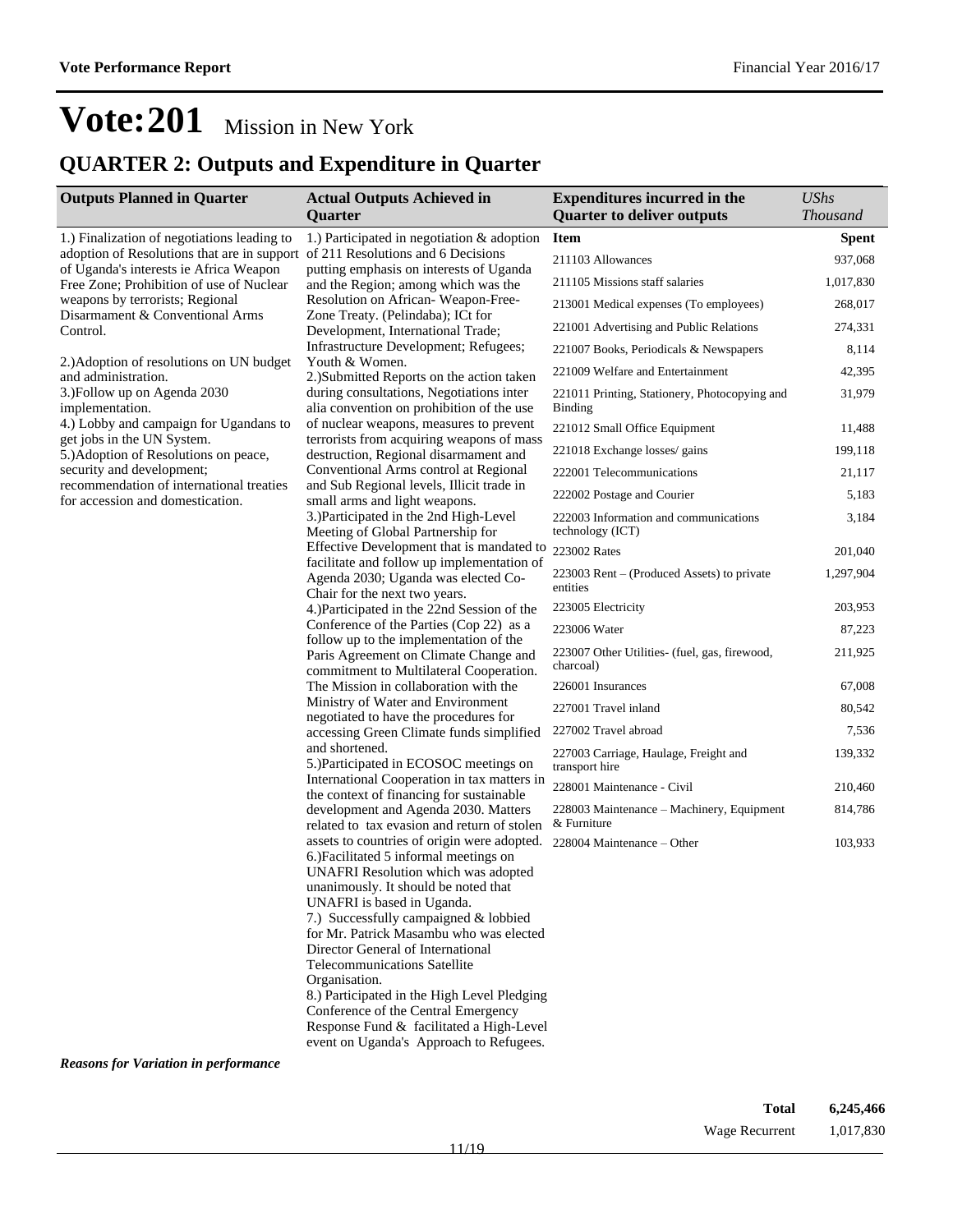54,934

43,046

665,453

## **Vote:201** Mission in New York

### **QUARTER 2: Outputs and Expenditure in Quarter**

| <b>Outputs Planned in Quarter</b>                                                                                               | <b>Actual Outputs Achieved in</b><br><b>Ouarter</b>                                                                          | <b>Expenditures incurred in the</b><br><b>Quarter to deliver outputs</b> | $\mathit{UShs}$<br><i>Thousand</i> |
|---------------------------------------------------------------------------------------------------------------------------------|------------------------------------------------------------------------------------------------------------------------------|--------------------------------------------------------------------------|------------------------------------|
|                                                                                                                                 |                                                                                                                              | Non Wage Recurrent                                                       | 3,755,749                          |
|                                                                                                                                 |                                                                                                                              | AIA                                                                      | 1,471,887                          |
| <b>Output: 02 Consulars services</b>                                                                                            |                                                                                                                              |                                                                          |                                    |
| 1.) Issued at least 350 visas.                                                                                                  | 1.) 170 visas were issued and funds                                                                                          | Item                                                                     | <b>Spent</b>                       |
| 2. Diplomatic & Protocol Services                                                                                               | remitted to Consolidated Fund.<br>2.) A Ugandan who died was successfully                                                    | 211103 Allowances                                                        | 110,227                            |
| provided.<br>3.) Database of Ugandans regularly                                                                                 | repatriated back home.                                                                                                       | 213001 Medical expenses (To employees)                                   | 25,670                             |
| updated and maintained                                                                                                          | 3.) 20 Ugandans registered with the                                                                                          | 221009 Welfare and Entertainment                                         | 28,904                             |
| 4.) Diaspora services provided to Ugandan<br>in the Tri-State areas including Ugandans<br>working under the UN around the world | Mission on line.<br>4.) The Mission handles about 15 general<br>inquiries per day ie on Renewal of<br>Passports, Visas, etc. | 221011 Printing, Stationery, Photocopying and<br><b>Binding</b>          | 7,136                              |
|                                                                                                                                 |                                                                                                                              | 222001 Telecommunications                                                | 29,846                             |
|                                                                                                                                 |                                                                                                                              | $223003$ Rent – (Produced Assets) to private                             | 14.500                             |

entities

charcoal)

transport hire

& Furniture

223007 Other Utilities- (fuel, gas, firewood,

227003 Carriage, Haulage, Freight and

228003 Maintenance - Machinery, Equipment

226001 Insurances 8,802 227001 Travel inland 14,194 227002 Travel abroad 59,343

227004 Fuel, Lubricants and Oils 10,000 228002 Maintenance - Vehicles 5,559

*Reasons for Variation in performance*

| 1,077,614      | <b>Total</b>       |
|----------------|--------------------|
| $\overline{0}$ | Wage Recurrent     |
| 1,077,614      | Non Wage Recurrent |
| $\overline{0}$ | AIA                |

#### **Output: 03 Security Council Services**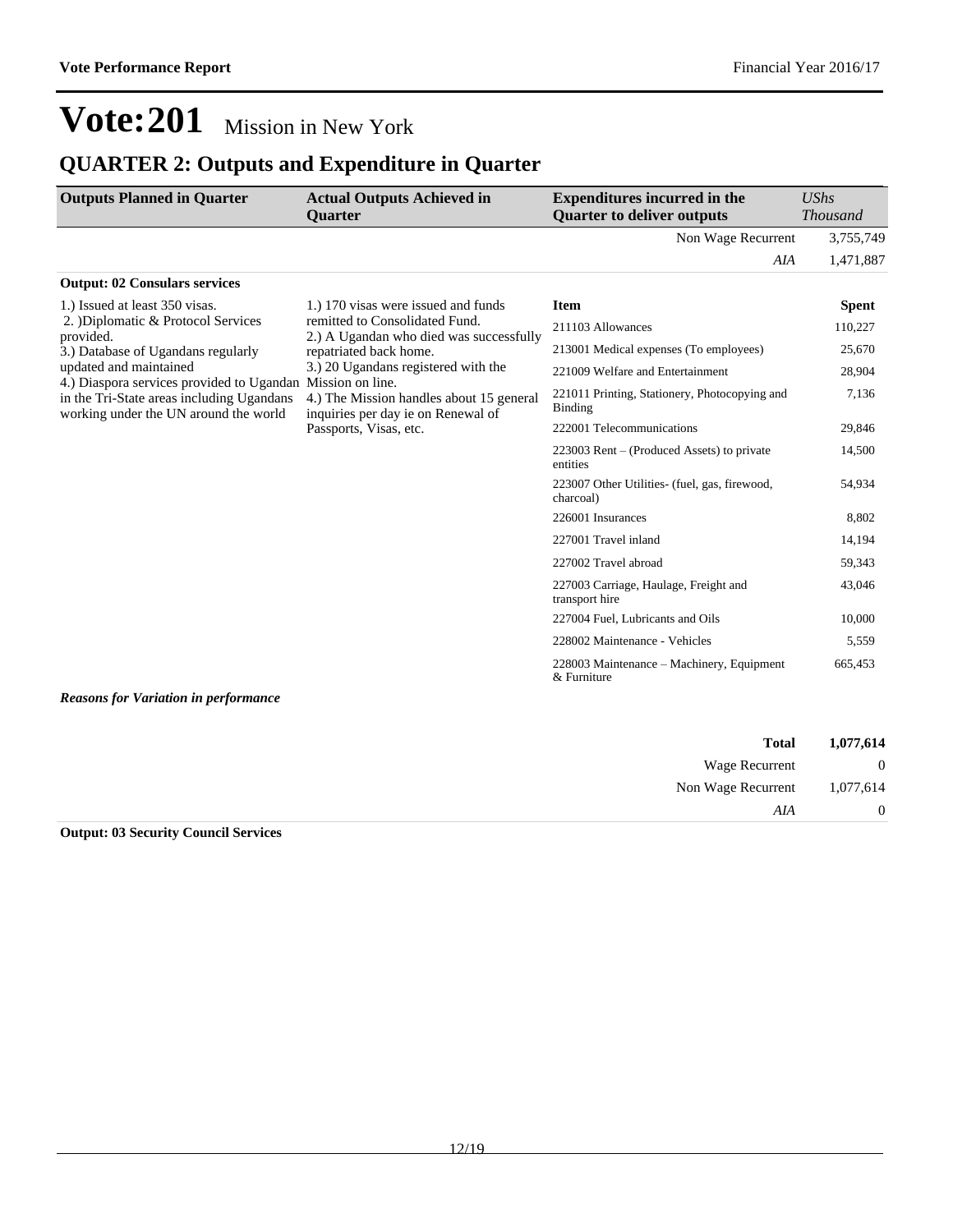### **QUARTER 2: Outputs and Expenditure in Quarter**

| <b>Outputs Planned in Quarter</b>                                                                                                                                                          | <b>Actual Outputs Achieved in</b>                                                                                                                                                                                                                                                                                                                                                                                                                                                                                                                                                                                                                                                                                                                                                                                                                                                                                                                                                                                                                                                                                                                                                                                                                                                                                                                                                                                                                                                                                                                                                                                                                                                                  | <b>Expenditures incurred in the</b>                       | <b>UShs</b>     |
|--------------------------------------------------------------------------------------------------------------------------------------------------------------------------------------------|----------------------------------------------------------------------------------------------------------------------------------------------------------------------------------------------------------------------------------------------------------------------------------------------------------------------------------------------------------------------------------------------------------------------------------------------------------------------------------------------------------------------------------------------------------------------------------------------------------------------------------------------------------------------------------------------------------------------------------------------------------------------------------------------------------------------------------------------------------------------------------------------------------------------------------------------------------------------------------------------------------------------------------------------------------------------------------------------------------------------------------------------------------------------------------------------------------------------------------------------------------------------------------------------------------------------------------------------------------------------------------------------------------------------------------------------------------------------------------------------------------------------------------------------------------------------------------------------------------------------------------------------------------------------------------------------------|-----------------------------------------------------------|-----------------|
|                                                                                                                                                                                            | Quarter                                                                                                                                                                                                                                                                                                                                                                                                                                                                                                                                                                                                                                                                                                                                                                                                                                                                                                                                                                                                                                                                                                                                                                                                                                                                                                                                                                                                                                                                                                                                                                                                                                                                                            | <b>Quarter to deliver outputs</b>                         | <b>Thousand</b> |
| 1.) Number of Consultative meetings held                                                                                                                                                   | 1.) Lobbied Council Members against                                                                                                                                                                                                                                                                                                                                                                                                                                                                                                                                                                                                                                                                                                                                                                                                                                                                                                                                                                                                                                                                                                                                                                                                                                                                                                                                                                                                                                                                                                                                                                                                                                                                | <b>Item</b>                                               | <b>Spent</b>    |
| to lobby UNSC Members on Resolutions<br>of interest to Uganda.<br>regional groups and other countries in<br>ensuring Uganda and Africa interests<br>3.) Participate in AU Summit meetings. |                                                                                                                                                                                                                                                                                                                                                                                                                                                                                                                                                                                                                                                                                                                                                                                                                                                                                                                                                                                                                                                                                                                                                                                                                                                                                                                                                                                                                                                                                                                                                                                                                                                                                                    | 211103 Allowances                                         | 119,864         |
|                                                                                                                                                                                            | imposition of an Arms Embargo against<br>South Sudan consequently a Resolution<br>sponsored by the US was defeated.<br>i.) Subsequently a Resolution extending<br>UNMIS mandate was adopted including<br>deployment of the Regional Protection<br>Force (RPF) in South Sudan.<br><b>Binding</b><br>2.) On Somalia, the Mission Lobbied<br>Council members to support the ongoing<br>Political process including the holding of<br>National Elections. This is reflected in<br>UNSC Resolutions 2289(26); 2297 (216);<br>$2316(216)$ , among others.<br>entities<br>3. On Burundi, the Mission successfully<br>engaged the Council to extend the<br>necessary support to Uganda's efforts and<br>223006 Water<br>those of the Region (EAC) in pursuing an<br>inclusive political dialogue consequently<br>Council dispatched a Special Envoy to<br>engage the Burundi Government and<br>Opposition in support of the EAC led<br>Mediation.<br>transport hire<br>4.) On DRC, the Mission has successfully<br>lobbied the UN Security Council to extent<br>the necessary support to the promotion of<br>an all-inclusive National Dialogue in DRC<br>including support to the Agreement signed<br>& Furniture<br>on 29th December 2016.<br>5.) The Mission facilitated Bilateral<br>Meetings between the Hon. Minister of<br>Foreign Affairs, Hon. Sam Kutesa and the<br>Permanent Representatives of USA,<br>Russia, China Japan, Brazil, Cuba and<br>Senegal, to lobby UN Council Members to<br>promote Uganda's position on matters of<br>Peace and Security in the Region; and<br>their support in the 5th Committee on the<br>Resolution to expand the UN Regional<br>Service Center in Entebbe. | 213001 Medical expenses (To employees)                    | 22,217          |
| 2.) Number of negotiations held with other                                                                                                                                                 |                                                                                                                                                                                                                                                                                                                                                                                                                                                                                                                                                                                                                                                                                                                                                                                                                                                                                                                                                                                                                                                                                                                                                                                                                                                                                                                                                                                                                                                                                                                                                                                                                                                                                                    | 221001 Advertising and Public Relations                   | 1,714           |
|                                                                                                                                                                                            |                                                                                                                                                                                                                                                                                                                                                                                                                                                                                                                                                                                                                                                                                                                                                                                                                                                                                                                                                                                                                                                                                                                                                                                                                                                                                                                                                                                                                                                                                                                                                                                                                                                                                                    | 221007 Books, Periodicals & Newspapers                    | 2,688           |
|                                                                                                                                                                                            |                                                                                                                                                                                                                                                                                                                                                                                                                                                                                                                                                                                                                                                                                                                                                                                                                                                                                                                                                                                                                                                                                                                                                                                                                                                                                                                                                                                                                                                                                                                                                                                                                                                                                                    | 221009 Welfare and Entertainment                          | 16,701          |
|                                                                                                                                                                                            |                                                                                                                                                                                                                                                                                                                                                                                                                                                                                                                                                                                                                                                                                                                                                                                                                                                                                                                                                                                                                                                                                                                                                                                                                                                                                                                                                                                                                                                                                                                                                                                                                                                                                                    | 221011 Printing, Stationery, Photocopying and             | 2,343           |
|                                                                                                                                                                                            |                                                                                                                                                                                                                                                                                                                                                                                                                                                                                                                                                                                                                                                                                                                                                                                                                                                                                                                                                                                                                                                                                                                                                                                                                                                                                                                                                                                                                                                                                                                                                                                                                                                                                                    | 222001 Telecommunications                                 | 2,513           |
|                                                                                                                                                                                            |                                                                                                                                                                                                                                                                                                                                                                                                                                                                                                                                                                                                                                                                                                                                                                                                                                                                                                                                                                                                                                                                                                                                                                                                                                                                                                                                                                                                                                                                                                                                                                                                                                                                                                    | 222002 Postage and Courier                                | 1,256           |
|                                                                                                                                                                                            |                                                                                                                                                                                                                                                                                                                                                                                                                                                                                                                                                                                                                                                                                                                                                                                                                                                                                                                                                                                                                                                                                                                                                                                                                                                                                                                                                                                                                                                                                                                                                                                                                                                                                                    | 222003 Information and communications<br>technology (ICT) | 1,882           |
|                                                                                                                                                                                            |                                                                                                                                                                                                                                                                                                                                                                                                                                                                                                                                                                                                                                                                                                                                                                                                                                                                                                                                                                                                                                                                                                                                                                                                                                                                                                                                                                                                                                                                                                                                                                                                                                                                                                    | $223003$ Rent – (Produced Assets) to private              | 231,985         |
|                                                                                                                                                                                            |                                                                                                                                                                                                                                                                                                                                                                                                                                                                                                                                                                                                                                                                                                                                                                                                                                                                                                                                                                                                                                                                                                                                                                                                                                                                                                                                                                                                                                                                                                                                                                                                                                                                                                    | 223005 Electricity                                        | 6,046           |
|                                                                                                                                                                                            |                                                                                                                                                                                                                                                                                                                                                                                                                                                                                                                                                                                                                                                                                                                                                                                                                                                                                                                                                                                                                                                                                                                                                                                                                                                                                                                                                                                                                                                                                                                                                                                                                                                                                                    |                                                           | 2,094           |
|                                                                                                                                                                                            |                                                                                                                                                                                                                                                                                                                                                                                                                                                                                                                                                                                                                                                                                                                                                                                                                                                                                                                                                                                                                                                                                                                                                                                                                                                                                                                                                                                                                                                                                                                                                                                                                                                                                                    | 226001 Insurances                                         | 1,850           |
|                                                                                                                                                                                            |                                                                                                                                                                                                                                                                                                                                                                                                                                                                                                                                                                                                                                                                                                                                                                                                                                                                                                                                                                                                                                                                                                                                                                                                                                                                                                                                                                                                                                                                                                                                                                                                                                                                                                    | 227001 Travel inland                                      | 7,970           |
|                                                                                                                                                                                            |                                                                                                                                                                                                                                                                                                                                                                                                                                                                                                                                                                                                                                                                                                                                                                                                                                                                                                                                                                                                                                                                                                                                                                                                                                                                                                                                                                                                                                                                                                                                                                                                                                                                                                    | 227002 Travel abroad                                      | 114,785         |
|                                                                                                                                                                                            |                                                                                                                                                                                                                                                                                                                                                                                                                                                                                                                                                                                                                                                                                                                                                                                                                                                                                                                                                                                                                                                                                                                                                                                                                                                                                                                                                                                                                                                                                                                                                                                                                                                                                                    | 227003 Carriage, Haulage, Freight and                     | 105,677         |
|                                                                                                                                                                                            |                                                                                                                                                                                                                                                                                                                                                                                                                                                                                                                                                                                                                                                                                                                                                                                                                                                                                                                                                                                                                                                                                                                                                                                                                                                                                                                                                                                                                                                                                                                                                                                                                                                                                                    | 227004 Fuel, Lubricants and Oils                          | 9,475           |
|                                                                                                                                                                                            |                                                                                                                                                                                                                                                                                                                                                                                                                                                                                                                                                                                                                                                                                                                                                                                                                                                                                                                                                                                                                                                                                                                                                                                                                                                                                                                                                                                                                                                                                                                                                                                                                                                                                                    | 228002 Maintenance - Vehicles                             | 6,160           |
|                                                                                                                                                                                            |                                                                                                                                                                                                                                                                                                                                                                                                                                                                                                                                                                                                                                                                                                                                                                                                                                                                                                                                                                                                                                                                                                                                                                                                                                                                                                                                                                                                                                                                                                                                                                                                                                                                                                    | 228003 Maintenance – Machinery, Equipment                 | 76,191          |
|                                                                                                                                                                                            |                                                                                                                                                                                                                                                                                                                                                                                                                                                                                                                                                                                                                                                                                                                                                                                                                                                                                                                                                                                                                                                                                                                                                                                                                                                                                                                                                                                                                                                                                                                                                                                                                                                                                                    |                                                           |                 |
| <b>Reasons for Variation in performance</b>                                                                                                                                                |                                                                                                                                                                                                                                                                                                                                                                                                                                                                                                                                                                                                                                                                                                                                                                                                                                                                                                                                                                                                                                                                                                                                                                                                                                                                                                                                                                                                                                                                                                                                                                                                                                                                                                    |                                                           |                 |

| 733,412        | <b>Total</b>       |
|----------------|--------------------|
| $\overline{0}$ | Wage Recurrent     |
| 733,412        | Non Wage Recurrent |
| $\overline{0}$ | AIA                |

**Output: 04 Promotion of trade, tourism, education, and investment**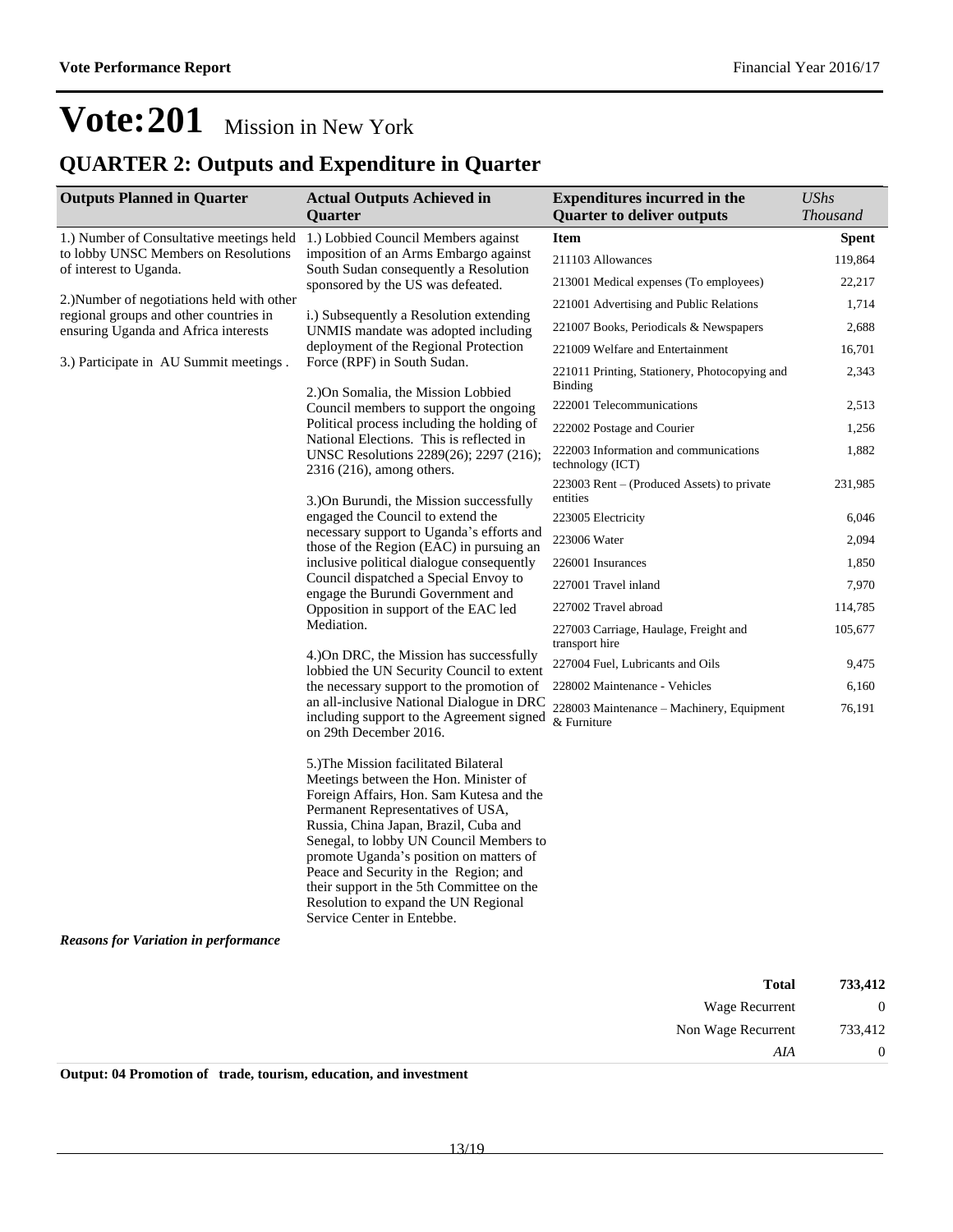### **QUARTER 2: Outputs and Expenditure in Quarter**

| <b>Outputs Planned in Quarter</b>                                                                                                                                                                                        | <b>Actual Outputs Achieved in</b><br><b>Ouarter</b>                                                                                                                                                    | <b>Expenditures incurred in the</b><br><b>Quarter to deliver outputs</b> | <b>UShs</b><br><b>Thousand</b> |
|--------------------------------------------------------------------------------------------------------------------------------------------------------------------------------------------------------------------------|--------------------------------------------------------------------------------------------------------------------------------------------------------------------------------------------------------|--------------------------------------------------------------------------|--------------------------------|
| 1.) Carry out Consultations &                                                                                                                                                                                            | 1.) 126 Tourists attracted to visit Uganda.                                                                                                                                                            | <b>Item</b>                                                              | <b>Spent</b>                   |
| Negotiations with stakeholders $\&$                                                                                                                                                                                      |                                                                                                                                                                                                        | 211103 Allowances                                                        | 416,047                        |
| Development Partners on expansion of<br>Entebbe Regional Service Center.                                                                                                                                                 | 2.) Convened 7 meetings for the Minister<br>of Foreign Affairs Uganda with Permanent                                                                                                                   | 213001 Medical expenses (To employees)                                   | 50,804                         |
|                                                                                                                                                                                                                          | Representatives seeking their support in                                                                                                                                                               | 221001 Advertising and Public Relations                                  | 14,673                         |
| 2.) Number of Resolutions adopted that<br>place emphasis on Development<br>Programmes for Africa ie Transport                                                                                                            | the 5th Committee on the Resolution to<br>expand the UN Regional Service Center in<br>Entebbe and Uganda to retain it.                                                                                 | 223003 Rent – (Produced Assets) to private<br>entities                   | 230,606                        |
| Infrastructure. ICT etc                                                                                                                                                                                                  |                                                                                                                                                                                                        | 223005 Electricity                                                       | 118,607                        |
| 3. )Projects and programmes on energy,<br>water and sanitation, agriculture and food<br>security, education and health supported<br>4. ) Number of meetings held to negotiate<br>and mobilize multilateral resources for | 3.) Organised the 54th Independence<br>Anniversary and used the event to show<br>case Uganda's Tourism & Investment<br>opportunities.                                                                  | 223007 Other Utilities- (fuel, gas, firewood,<br>charcoal)               | 30,250                         |
| development.                                                                                                                                                                                                             | 4.) Held two events for Ugandans in the<br>Tri-State Areas of New Jersey, New York<br>& Connecticut and used the occasions to<br>present to them Uganda's priority 7<br>potential areas of Investment. |                                                                          |                                |

#### *Reasons for Variation in performance*

| 860,985        | <b>Total</b>                  |
|----------------|-------------------------------|
| $\mathbf{0}$   | Wage Recurrent                |
| 860,985        | Non Wage Recurrent            |
| $\overline{0}$ | AIA                           |
| 8,917,478      | <b>Total For SubProgramme</b> |
| 1,017,830      | <b>Wage Recurrent</b>         |
| 6,427,760      | Non Wage Recurrent            |
| 1,471,887      | AIA                           |
|                |                               |

*Development Projects*

#### **Project: 0398 Strengthening Mission in New York**

| Capital Purchases                                                                                           |                            |              |
|-------------------------------------------------------------------------------------------------------------|----------------------------|--------------|
| <b>Output: 75 Purchase of Motor Vehicles and Other Transport Equipment</b>                                  |                            |              |
| Two vehicles procured on Hire purchase $\sim$ 2 vehicles (Representation & Utility Van) Item                |                            | <b>Spent</b> |
| and the payment terms are quarterly across procured.<br>$\Gamma V \Omega 016/17$ J $\Gamma V \Omega 017/10$ | 312201 Transport Equipment | 43.224       |

### FY 2016/17 and FY 2017/18

| Total                         | 43,224 |
|-------------------------------|--------|
| <b>GoU</b> Development        | 43,224 |
| <b>External Financing</b>     | 0      |
| AIA                           | 0      |
|                               |        |
| <b>Total For SubProgramme</b> | 43,224 |
| <b>GoU</b> Development        | 43,224 |
| <b>External Financing</b>     | 0      |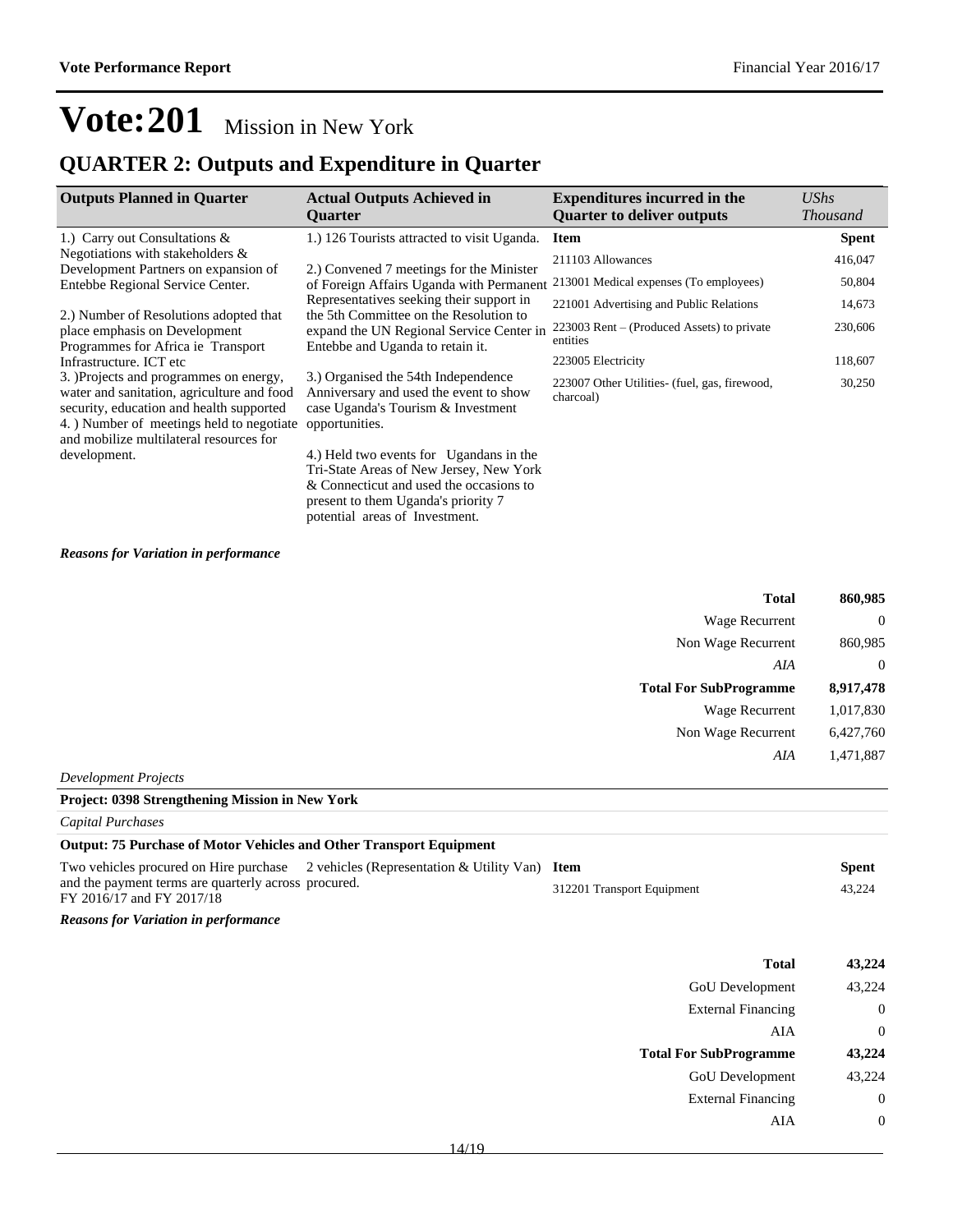### **QUARTER 2: Outputs and Expenditure in Quarter**

| 8,960,701      | <b>GRAND TOTAL</b>        |
|----------------|---------------------------|
| 1,017,830      | Wage Recurrent            |
| 6,427,760      | Non Wage Recurrent        |
| 43,224         | <b>GoU</b> Development    |
| $\overline{0}$ | <b>External Financing</b> |
| 1,471,887      | AIA                       |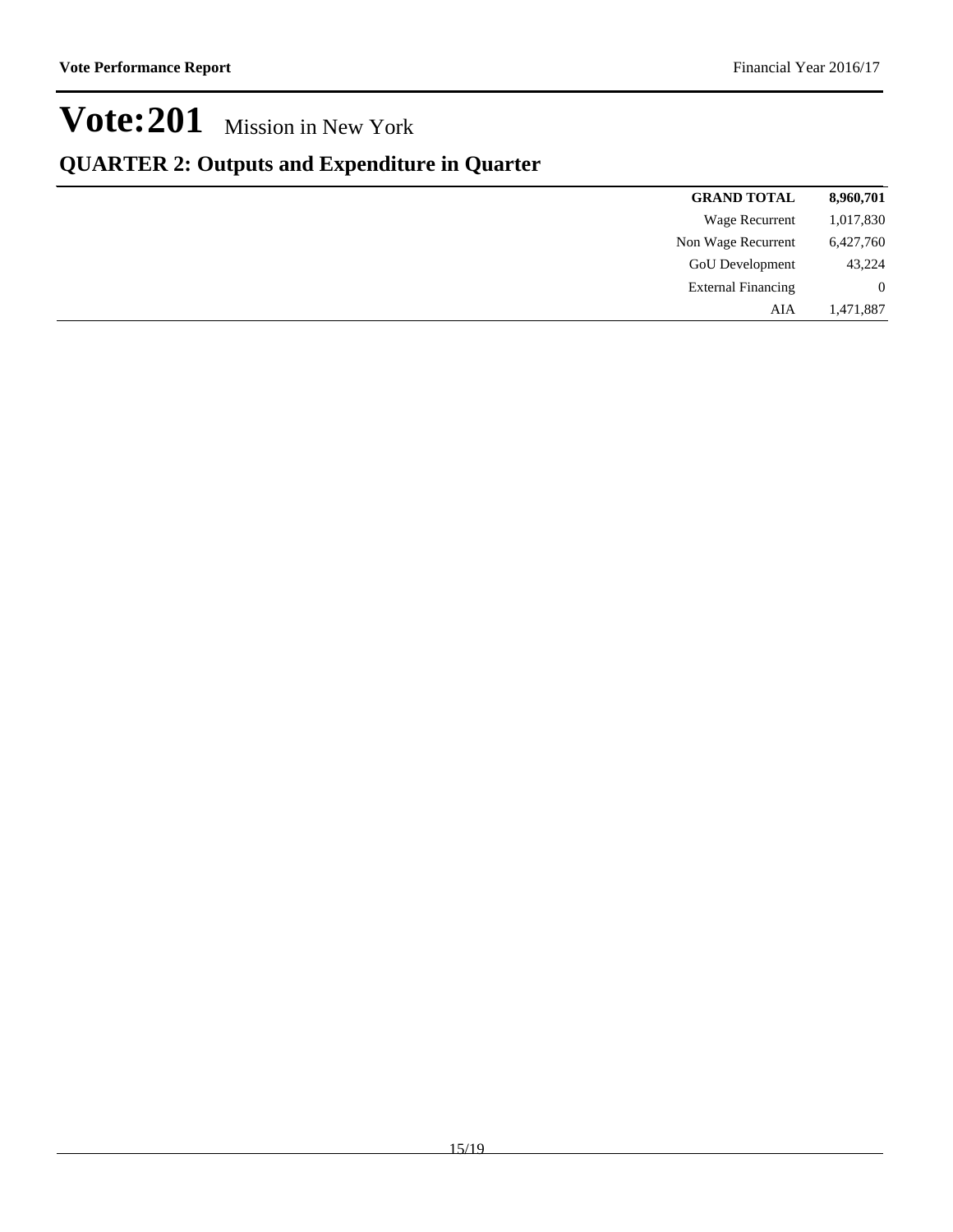## **QUARTER 3: Revised Workplan**

| <b>UShs Thousand</b><br><b>Planned Outputs for the</b><br><b>Ouarter</b> | <b>Estimated Funds Available in Quarter</b><br>(from balance brought forward and actual/expected releaes) |
|--------------------------------------------------------------------------|-----------------------------------------------------------------------------------------------------------|
|--------------------------------------------------------------------------|-----------------------------------------------------------------------------------------------------------|

#### **Program: 52 Overseas Mission Services**

*Recurrent Programmes*

#### **Subprogram: 01 Headquarters New York**

#### *Outputs Provided*

#### **Output: 01 Cooperation frameworks**

| Finalization of negotiations leading to signing of an Arms                                                  | Item                                                    | <b>Balance b/f</b> | <b>New Funds</b> | <b>Total</b> |
|-------------------------------------------------------------------------------------------------------------|---------------------------------------------------------|--------------------|------------------|--------------|
| <b>Trade Treaty</b>                                                                                         | 211103 Allowances                                       | 18,155             | $\mathbf{0}$     | 18,155       |
| Adoption of Resolutions on peace, security and<br>development; recommendation of international treaties for | 211105 Missions staff salaries                          | (40, 172)          | $\mathbf{0}$     | (40, 172)    |
| accession and domestication.                                                                                | 213001 Medical expenses (To employees)                  | 208,323            | $\mathbf{0}$     | 208,323      |
| Adoption of resolutions on budget and administr                                                             | 221001 Advertising and Public Relations                 | 118,404            | $\mathbf{0}$     | 118,404      |
|                                                                                                             | 221007 Books, Periodicals & Newspapers                  | 1,886              | $\theta$         | 1,886        |
|                                                                                                             | 221009 Welfare and Entertainment                        | 22,605             | $\mathbf{0}$     | 22,605       |
|                                                                                                             | 221011 Printing, Stationery, Photocopying and Binding   | (979)              | $\mathbf{0}$     | (979)        |
|                                                                                                             | 221012 Small Office Equipment                           | 3,012              | $\mathbf{0}$     | 3,012        |
|                                                                                                             | 221018 Exchange losses/ gains                           | (26, 377)          | $\mathbf{0}$     | (26, 377)    |
|                                                                                                             | 222001 Telecommunications                               | 3,883              | $\boldsymbol{0}$ | 3,883        |
|                                                                                                             | 222002 Postage and Courier                              | 4,817              | $\mathbf{0}$     | 4,817        |
|                                                                                                             | 222003 Information and communications technology (ICT)  | 1,816              | $\mathbf{0}$     | 1,816        |
|                                                                                                             | 223003 Rent – (Produced Assets) to private entities     | 448,006            | $\mathbf{0}$     | 448,006      |
|                                                                                                             | 223005 Electricity                                      | 13,567             | $\mathbf{0}$     | 13,567       |
|                                                                                                             | 223006 Water                                            | 19                 | $\overline{0}$   | 19           |
|                                                                                                             | 223007 Other Utilities- (fuel, gas, firewood, charcoal) | 620                | $\mathbf{0}$     | 620          |
|                                                                                                             | 227001 Travel inland                                    | (5,542)            | $\mathbf{0}$     | (5,542)      |
|                                                                                                             | 227002 Travel abroad                                    | 4,602              | $\overline{0}$   | 4,602        |
|                                                                                                             | 227003 Carriage, Haulage, Freight and transport hire    | 13,168             | $\mathbf{0}$     | 13,168       |
|                                                                                                             | 228001 Maintenance - Civil                              | 3,604              | $\theta$         | 3,604        |
|                                                                                                             | 228003 Maintenance - Machinery, Equipment & Furniture   | (559, 634)         | $\mathbf{0}$     | (559, 634)   |
|                                                                                                             | <b>Total</b>                                            | 233,784            | $\mathbf{0}$     | 233,784      |
|                                                                                                             | <b>Wage Recurrent</b>                                   | (40, 172)          | 0                | (40, 172)    |
|                                                                                                             | <b>Non Wage Recurrent</b>                               | 250,458            | 0                | 250,458      |
|                                                                                                             | AIA                                                     | 23,498             | 0                | 23,498       |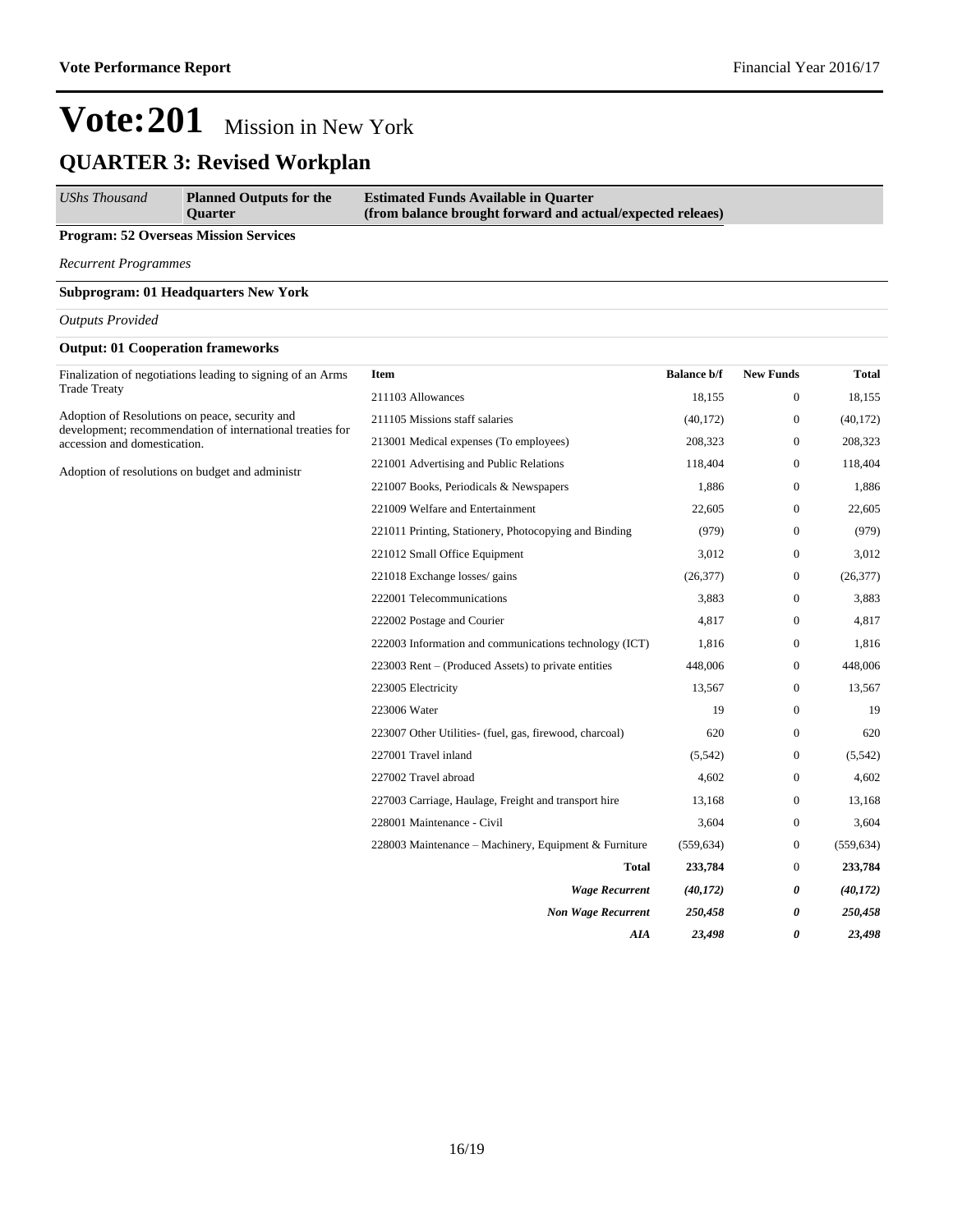## **Vote:201** Mission in New York **QUARTER 3: Revised Workplan**

| <b>UShs Thousand</b>                 | <b>Planned Outputs for the</b><br><b>Ouarter</b>             | <b>Estimated Funds Available in Quarter</b><br>(from balance brought forward and actual/expected releaes) |                    |                       |              |
|--------------------------------------|--------------------------------------------------------------|-----------------------------------------------------------------------------------------------------------|--------------------|-----------------------|--------------|
| <b>Output: 02 Consulars services</b> |                                                              |                                                                                                           |                    |                       |              |
|                                      | Instruments establishing Diplomatic relations signed.        | Item                                                                                                      | <b>Balance b/f</b> | <b>New Funds</b>      | <b>Total</b> |
|                                      | Database of Ugandans regularly updated and maintained        | 211103 Allowances                                                                                         | 15,773             | $\boldsymbol{0}$      | 15,773       |
|                                      | Diaspora services provided to Ugandan in the Tri-State areas | 213001 Medical expenses (To employees)                                                                    | 19,330             | $\mathbf{0}$          | 19,330       |
|                                      | including Ugandans working under the UN around the world     | 221009 Welfare and Entertainment                                                                          | (3,904)            | $\mathbf{0}$          | (3,904)      |
| At least 200 Ugandan dele            |                                                              | 221011 Printing, Stationery, Photocopying and Binding                                                     | 2,864              | $\mathbf{0}$          | 2,864        |
|                                      |                                                              | 222001 Telecommunications                                                                                 | 20,154             | $\mathbf{0}$          | 20,154       |
|                                      |                                                              | 223003 Rent – (Produced Assets) to private entities                                                       | 14,500             | $\boldsymbol{0}$      | 14,500       |
|                                      |                                                              | 223007 Other Utilities- (fuel, gas, firewood, charcoal)                                                   | 40,566             | $\mathbf{0}$          | 40,566       |
|                                      |                                                              | 226001 Insurances                                                                                         | 1,198              | $\mathbf{0}$          | 1,198        |
|                                      |                                                              | 227001 Travel inland                                                                                      | (6,694)            | $\mathbf{0}$          | (6,694)      |
|                                      |                                                              | 227002 Travel abroad                                                                                      | 13,407             | $\mathbf{0}$          | 13,407       |
|                                      |                                                              | 227003 Carriage, Haulage, Freight and transport hire                                                      | (5,546)            | $\mathbf{0}$          | (5,546)      |
|                                      |                                                              | 227004 Fuel, Lubricants and Oils                                                                          | 10.000             | $\mathbf{0}$          | 10,000       |
|                                      |                                                              | 228002 Maintenance - Vehicles                                                                             | 4,441              | $\boldsymbol{0}$      | 4,441        |
|                                      |                                                              | 228003 Maintenance – Machinery, Equipment & Furniture                                                     | (660, 453)         | $\mathbf{0}$          | (660, 453)   |
|                                      |                                                              | <b>Total</b>                                                                                              | (534, 364)         | $\boldsymbol{0}$      | (534, 364)   |
|                                      |                                                              | <b>Wage Recurrent</b>                                                                                     | 0                  | 0                     | 0            |
|                                      |                                                              | <b>Non Wage Recurrent</b>                                                                                 | (534, 364)         | 0                     | (534, 364)   |
|                                      |                                                              | <b>AIA</b>                                                                                                | 0                  | $\boldsymbol{\theta}$ | 0            |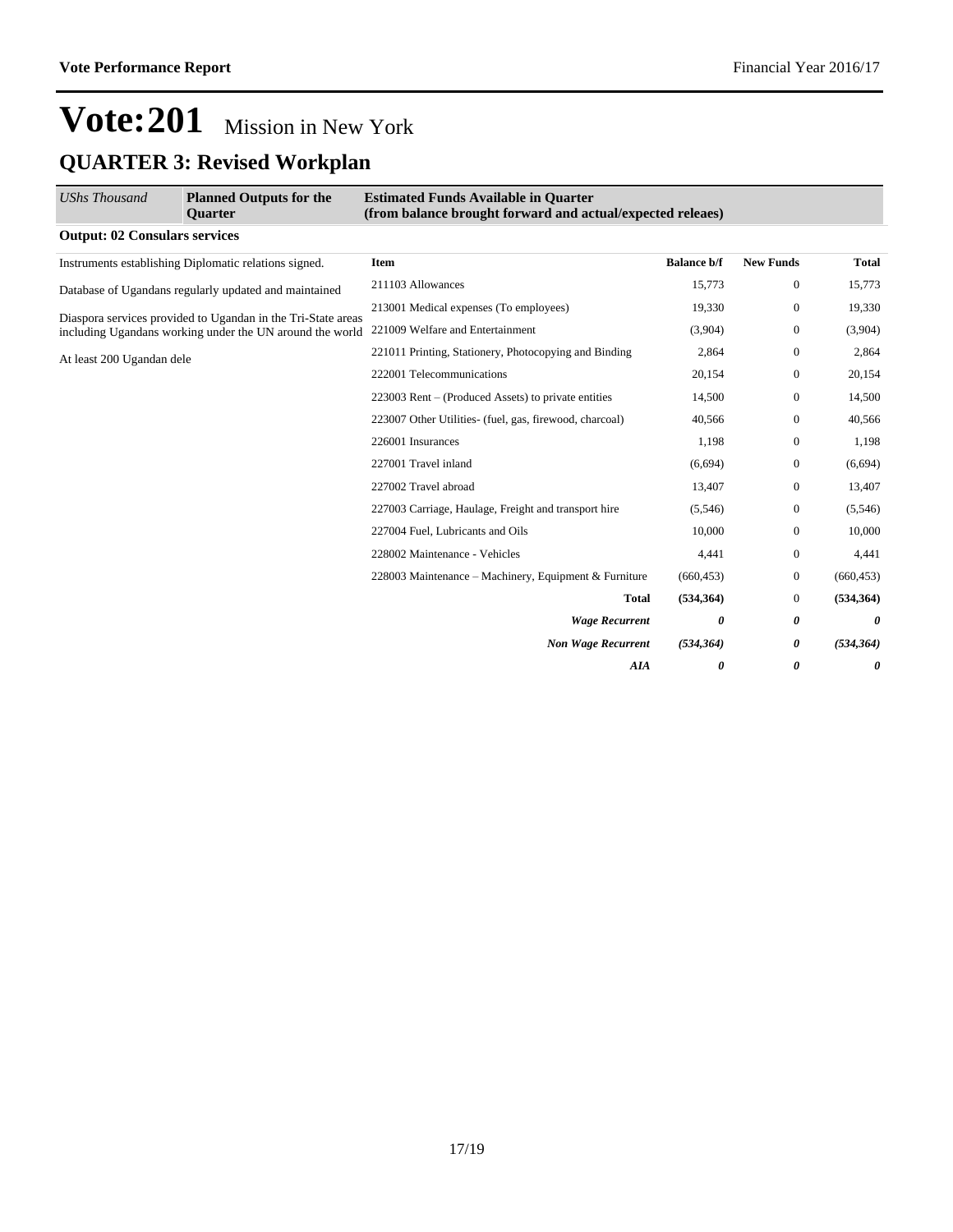## **Vote:201** Mission in New York **QUARTER 3: Revised Workplan**

| <b>UShs Thousand</b>                                                                                                  | <b>Planned Outputs for the</b><br><b>Ouarter</b> | <b>Estimated Funds Available in Quarter</b><br>(from balance brought forward and actual/expected releaes) |                    |                  |              |  |
|-----------------------------------------------------------------------------------------------------------------------|--------------------------------------------------|-----------------------------------------------------------------------------------------------------------|--------------------|------------------|--------------|--|
| <b>Output: 03 Security Council Services</b>                                                                           |                                                  |                                                                                                           |                    |                  |              |  |
| Number of meetings and Consultations within the Africa<br>Group at the UN headquarters, New York attended.            |                                                  | <b>Item</b>                                                                                               | <b>Balance b/f</b> | <b>New Funds</b> | <b>Total</b> |  |
|                                                                                                                       |                                                  | 211103 Allowances                                                                                         | (993)              | $\overline{0}$   | (993)        |  |
| Number of negotiations held with other regional groups and<br>other countries in ensuring Uganda and Africa interests |                                                  | 213001 Medical expenses (To employees)                                                                    | 22,217             | $\boldsymbol{0}$ | 22,217       |  |
|                                                                                                                       |                                                  | 221001 Advertising and Public Relations                                                                   | 1,714              | $\boldsymbol{0}$ | 1,714        |  |
| Number of AU Summit meetings atten                                                                                    |                                                  | 221007 Books, Periodicals & Newspapers                                                                    | 2,688              | $\mathbf{0}$     | 2,688        |  |
|                                                                                                                       |                                                  | 221009 Welfare and Entertainment                                                                          | 12,068             | $\overline{0}$   | 12,068       |  |
|                                                                                                                       |                                                  | 221011 Printing, Stationery, Photocopying and Binding                                                     | 870                | $\mathbf{0}$     | 870          |  |
|                                                                                                                       |                                                  | 222001 Telecommunications                                                                                 | 2,513              | 0                | 2,513        |  |
|                                                                                                                       |                                                  | 222002 Postage and Courier                                                                                | 1,256              | $\overline{0}$   | 1,256        |  |
|                                                                                                                       |                                                  | 222003 Information and communications technology (ICT)                                                    | 1,882              | $\mathbf{0}$     | 1,882        |  |
|                                                                                                                       |                                                  | 223003 Rent – (Produced Assets) to private entities                                                       | 231,985            | $\mathbf{0}$     | 231,985      |  |
|                                                                                                                       |                                                  | 223005 Electricity                                                                                        | 6,046              | $\boldsymbol{0}$ | 6,046        |  |
|                                                                                                                       | 223006 Water                                     | 2,094                                                                                                     | $\boldsymbol{0}$   | 2,094            |              |  |
|                                                                                                                       | 226001 Insurances                                | 1,850                                                                                                     | 0                  | 1,850            |              |  |
|                                                                                                                       |                                                  | 227001 Travel inland                                                                                      | 6,269              | $\overline{0}$   | 6,269        |  |
|                                                                                                                       |                                                  | 227002 Travel abroad                                                                                      | 37,715             | $\overline{0}$   | 37,715       |  |
|                                                                                                                       |                                                  | 227003 Carriage, Haulage, Freight and transport hire                                                      | 105,677            | $\mathbf{0}$     | 105,677      |  |
|                                                                                                                       |                                                  | 227004 Fuel, Lubricants and Oils                                                                          | 2,673              | $\mathbf{0}$     | 2,673        |  |
|                                                                                                                       |                                                  | 228002 Maintenance - Vehicles                                                                             | (760)              | $\boldsymbol{0}$ | (760)        |  |
|                                                                                                                       |                                                  | 228003 Maintenance – Machinery, Equipment & Furniture                                                     | (73, 191)          | 0                | (73, 191)    |  |
|                                                                                                                       |                                                  | <b>Total</b>                                                                                              | 364,573            | $\mathbf{0}$     | 364,573      |  |
|                                                                                                                       |                                                  | <b>Wage Recurrent</b>                                                                                     | 0                  | 0                | 0            |  |
|                                                                                                                       |                                                  | <b>Non Wage Recurrent</b>                                                                                 | 364,573            | 0                | 364,573      |  |
|                                                                                                                       |                                                  | AIA                                                                                                       | 0                  | 0                | 0            |  |

#### **Output: 04 Promotion of trade, tourism, education, and investment**

| Number of potential buyers for Ugandan exports contacted      | Item                                                    | <b>Balance b/f</b> | <b>New Funds</b> | Total   |
|---------------------------------------------------------------|---------------------------------------------------------|--------------------|------------------|---------|
| Number of tourists and potential investors attracted          | 211103 Allowances                                       | 12,827             | $\mathbf{0}$     | 12,827  |
|                                                               | 213001 Medical expenses (To employees)                  | 49.196             | $\mathbf{0}$     | 49,196  |
| Projects and programmes on energy, water and sanitation,      | 221001 Advertising and Public Relations                 | 14,673             | $\mathbf{0}$     | 14,673  |
| agriculture and food security, education and health supported | 223003 Rent – (Produced Assets) to private entities     | 230,606            | $\mathbf{0}$     | 230,606 |
| <b>External resources</b>                                     | 223005 Electricity                                      | 29,393             | $\mathbf{0}$     | 29,393  |
|                                                               | 223007 Other Utilities- (fuel, gas, firewood, charcoal) | 30,250             | $\mathbf{0}$     | 30,250  |
|                                                               | Total                                                   | 366,945            | $\mathbf{0}$     | 366,945 |
| <b>Wage Recurrent</b>                                         |                                                         |                    | 0                | 0       |
|                                                               | <b>Non Wage Recurrent</b>                               | 366,945            | 0                | 366,945 |
|                                                               | AIA                                                     | 0                  | 0                | 0       |
|                                                               |                                                         |                    |                  |         |

*Development Projects*